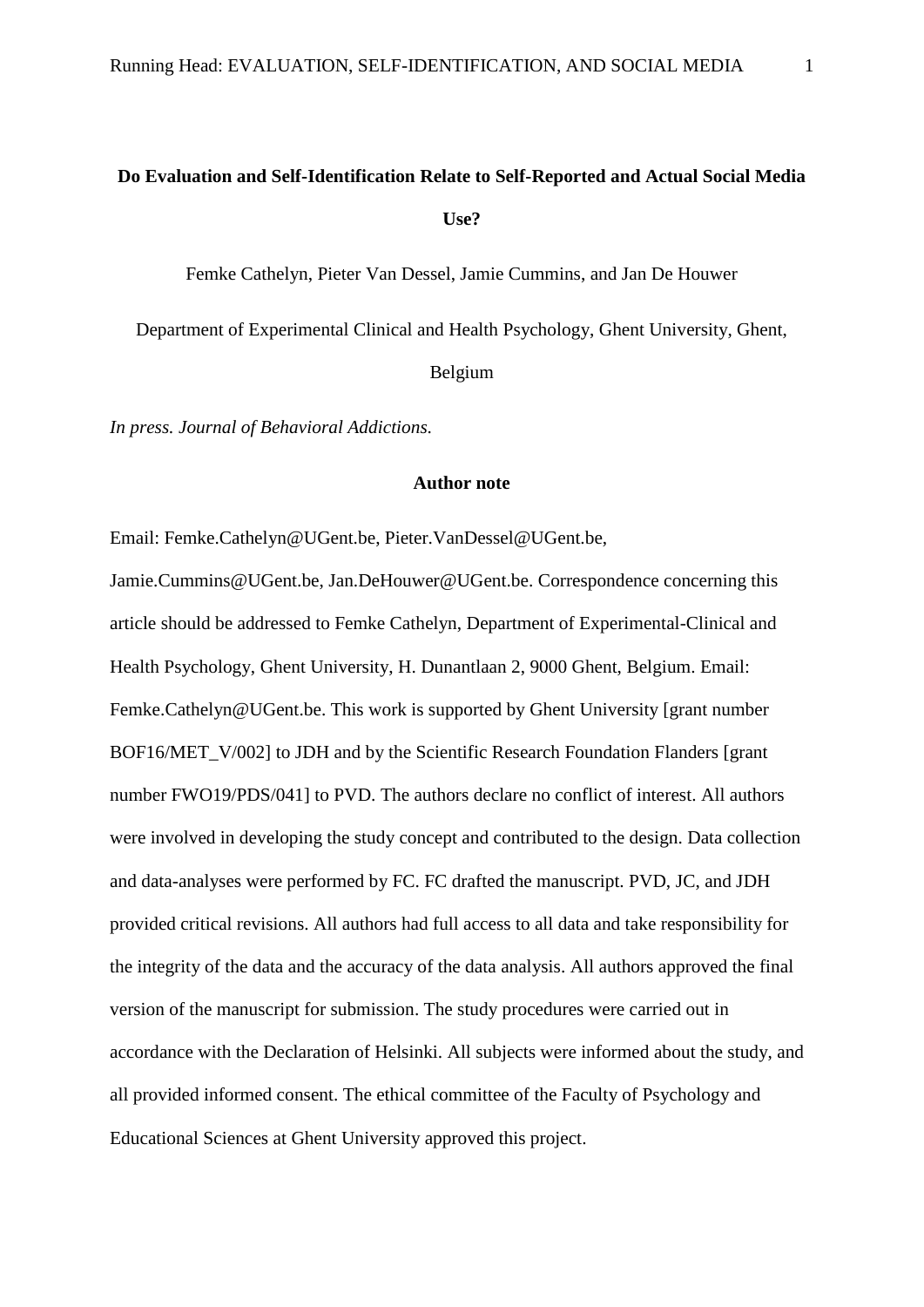# ABSTRACT

**Background and aims.** Social media use can sometimes become excessive and damaging. To deal with this issue, scholars and practitioners have called for the development of measures that predict social media use. The current studies test the utility of evaluation and selfidentification measures for predicting social media use. **Method.** Study 1 examined the relation between evaluation ( $n = 58$ ) and self-identification ( $n = 56$ ) measures on the one hand and several self-report measures of social media use on the other hand. Study 2 examined whether the main results of Study 1 could be replicated and whether evaluation ( $n = 68$ ) and self-identification  $(n = 48)$  also relate to actual social media use. We probed evaluation and self-identification using implicit and explicit measures. **Results.** Explicit evaluation and selfidentification measures significantly correlated with several of the self-report measures of social media. Explicit evaluation also significantly correlated with several indices of actual social media use. Implicit measures did not relate to social media use. **Discussion and conclusions.** The current results suggest that researchers and practitioners could benefit from using explicit evaluation and self-identification measures when predicting social media use, especially an evaluation measure since this measure also seems to relate to actual social media use. Study 2 was one of the first to test the ecological validity of social media use measures. Although implicit measures could provide benefits for predicting social media use, the current studies did not show evidence for their predictive utility.

*Keywords:* social media, evaluation, self-identification, implicit-explicit, behavioral measures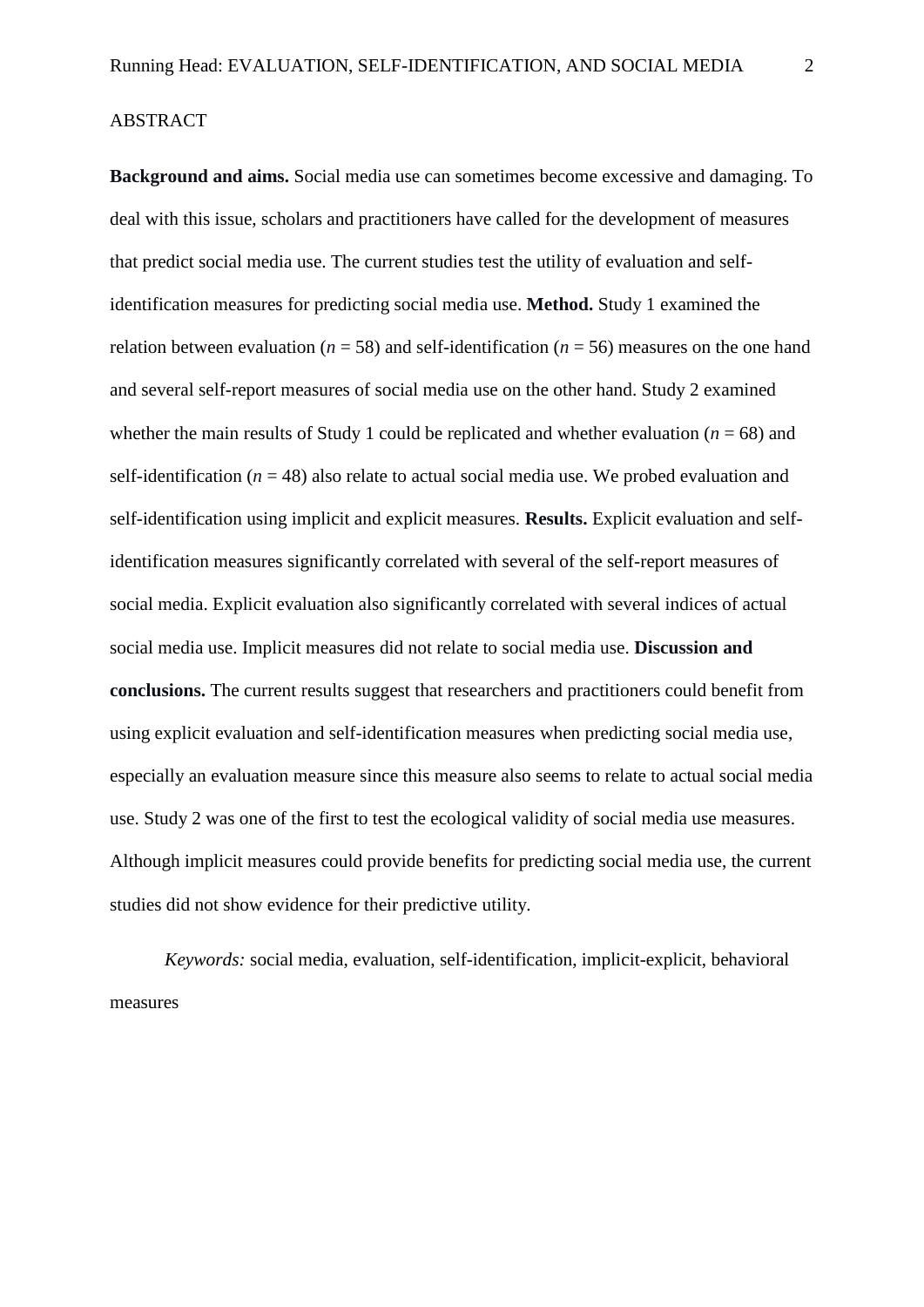#### **INTRODUCTION**

For many of us, the use of social media has become a part of daily life (Kemp, 2020). However, this popularity of social media is not without risk. Increasing evidence suggests that higher levels of social media use might be related to reduced mental and physical health (see Andreassen, 2015; Keles et al., 2020 for reviews). Given these relations, researchers and practitioners are looking for measures to predict social media use. Such measures could help researchers to test theories about social media use and practitioners to establish targeted prevention and intervention.

As inspiration for developing these measures, researchers often look at research on substance (over)use (e.g., alcohol, nicotine, and other drugs). In this research, measures of evaluation and self-identification have proven useful. Several meta-analyses have shown that evaluations of addictive substances (e.g., whether alcohol is liked or disliked) are related to substance (over)use (e.g., Cooke et al., 2016; Topa & Moriano, 2010). Research also suggests that self-identification with an addictive substance (i.e., considering an addictive substance or behavior as an important part of one's identity) strongly relates to the use of that substance (Chen et al., 2021; Lindgren et al., 2017).

Notably, in the context of substance use, it is often considered that individuals might not be honest when reporting their behavior. Measures that assess evaluation and selfidentification under conditions of automaticity (i.e., implicit measures) have been developed to overcome this problem. For instance, evaluative responding in (some) implicit measures, such as the Implicit Association Test (IAT; Greenwald et al., 1998), might be less controllable than evaluative responding in explicit (i.e., self-report) measures (e.g., Stieger et al., 2011). Therefore, these implicit measures might be less sensitive to dishonest responding (Van Dessel et al., 2020). Accordingly, implicit measures of evaluation and self-identification have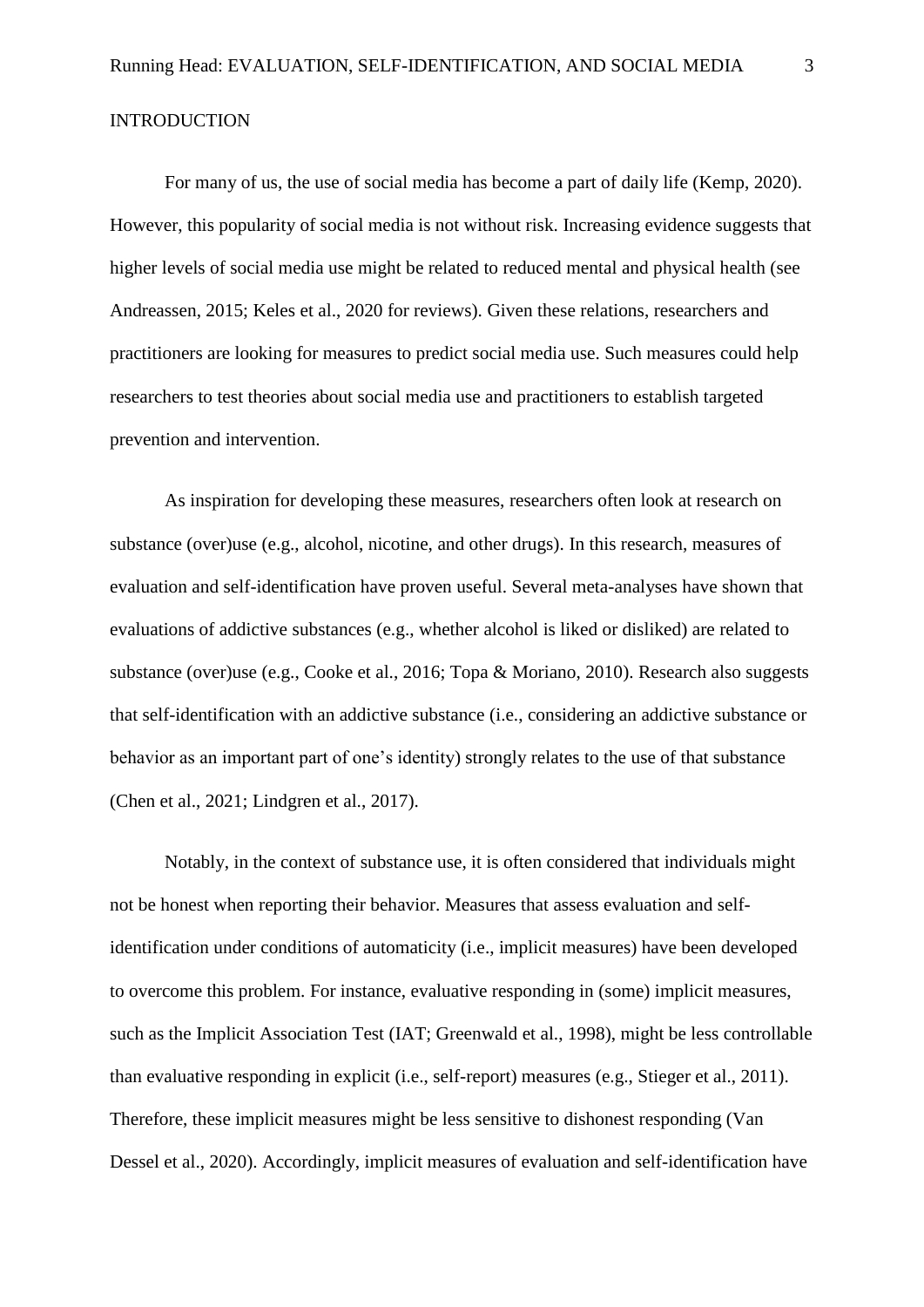been developed that showed predictive validity in the context of substance use. For instance, a meta-analysis found that implicit evaluation scores were moderately correlated with nicotine, alcohol, and marijuana use (Rooke et al., 2008), and a review study indicated that implicit measures of self-identification consistently predict several substance-related outcomes (e.g., prospective substance use; Lindgren et al., 2017).

Interestingly, few studies have tested the relation between measures of evaluation or self-identification and social media use. A study by Ho and colleagues (2017) showed that explicit (i.e., self-reported) evaluation of social media was associated with a measure assessing social media addiction in adolescents. Ho et al. also found that explicit (i.e., selfreported) self-identification with social media, amongst other predictors, had the strongest association with different measures of social media use in both adolescents and adults. A study by Pelling and White (2009) showed that explicit evaluations of social media predicted intentions to use social media. Explicit self-identification with social media predicted both intentions to use social media and social media use behavior itself. Two other studies have shown initial evidence for the predictive utility of implicit measures of evaluations for social media use, but produced small effects ( $r = .18$  in Brailovskaia & Teichert, 2020;  $r = .22$  in Turel & Serenko, 2020). To the best of our knowledge, the utility of implicit measures of selfidentification for probing social media use has not yet been investigated.

The current studies aimed to systematically test whether social media use can be predicted by measures of evaluation of social media, as well as by measures of selfidentification with social media. In social research, two types of measures are typically used to assess technology use, namely self-rated frequency estimates of technology use and selfrated experiences with regard to technology use (Ellis et al., 2019). Importantly, there is a lot of debate on how social media use should be operationalized (Cingel et al., 2022), and research investigating which of these two types of measures best reflect actual technology use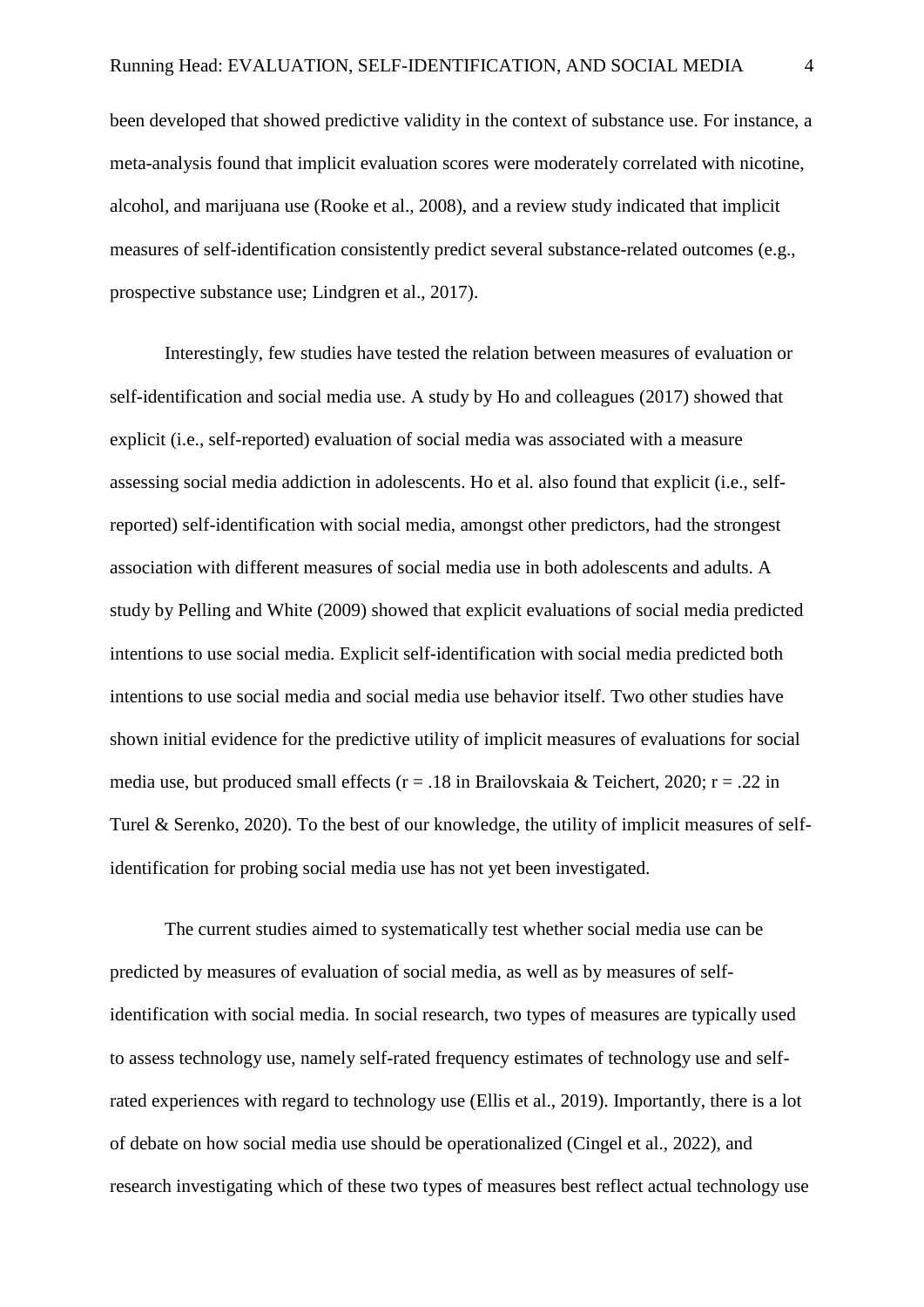(and especially social media use) is scarce. We therefore chose to employ both types of measures. In Study 1, we thus tested the relation between implicit and explicit (i.e., selfreport) measures of evaluation of and self-identification with social media on the one hand, and self-report measures of social media use on the other hand. The self-report measures of social media use consisted of one measure assessing frequency of social media use and three measures assessing experiences related to social media use. To assess experiences related to social media use we employed a social media addiction scale because, in technology use research, measures that assess addiction symptoms (e.g., withdrawal) are the most frequently used type of experience measure (see Andreassen & Pallesen, 2014 for an overview of existing instruments). Further, we also assessed self-evaluation and self-esteem in relation to social media use because these types of experiences have been argued to play an important role in social media use (see Cingel et al., 2022 for a recent review).

Importantly, however, preliminary evidence has shown that experience measures poorly relate to actual technology use and that frequency measures are only moderately related to objective use (Boase & Ling, 2013; Ellis et al., 2019). Therefore, in contrast to Study 1 which relied on self-reports to assess social media use, Study 2 tested whether evaluation and self-identification measures were predictive of actual social media use behavior. Notably, scholars rarely test whether the technology use scales they employ in their studies relate to actual behavior (e.g., De-Sola Gutiérrez et al., 2016; Keles et al., 2020). This is a significant methodological limitation that has been acknowledged in the field of social media and smartphone use research (e.g., Ellis et al., 2018; Ellis et al., 2019; Keles et al., 2020). Indeed, the conclusions drawn from studies that exclusively rely on invalidated proxies of technology use might not be fully accurate, and practitioners that use these measures as diagnostic tools might be misinformed. Finally, Study 2 also tested whether results from Study 1 were replicable.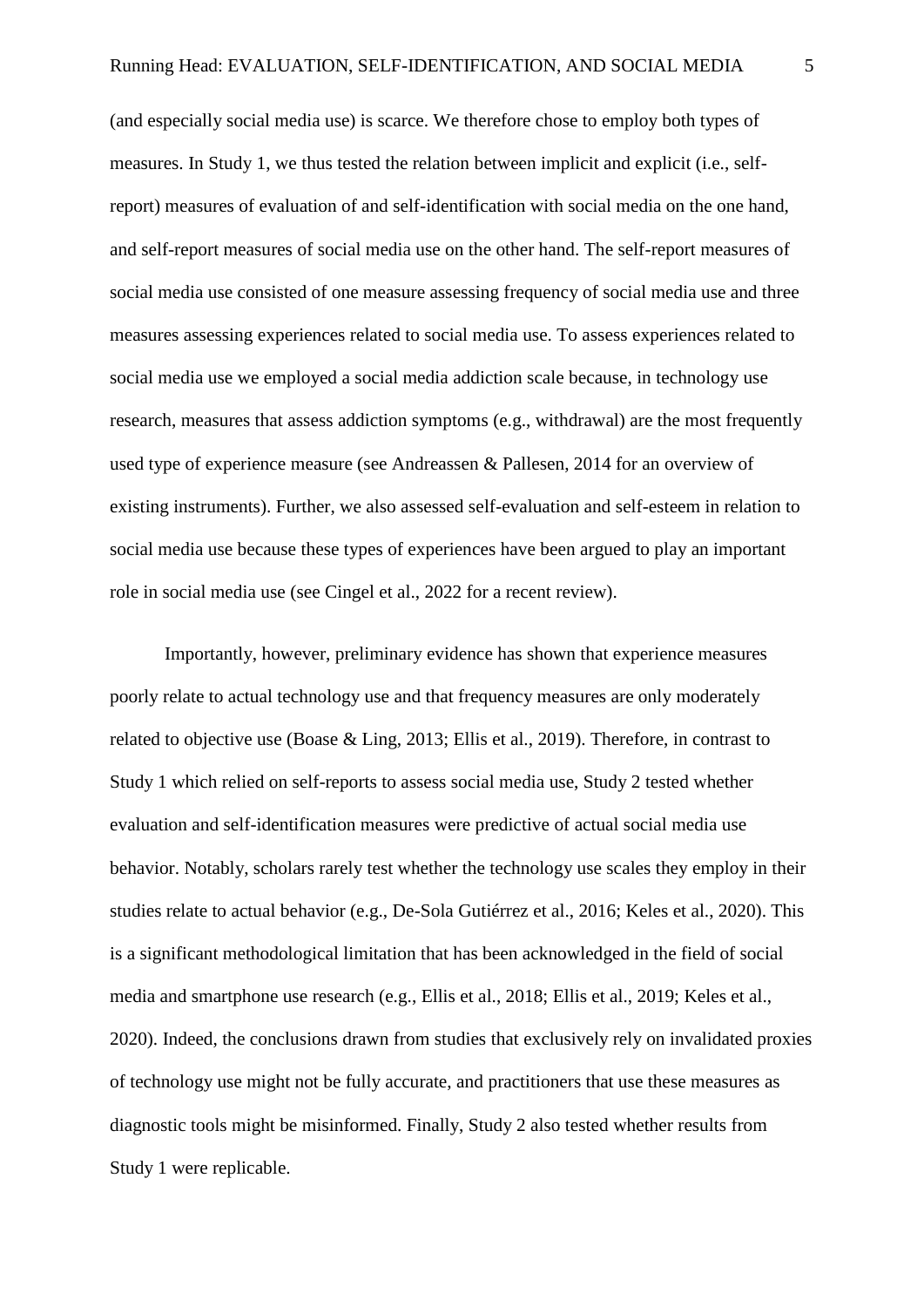### STUDY 1

#### **Method**

All (anonymized) data files, materials, study, and analytic scripts for Study 1 are publicly available on the Open Science Framework at https://osf.io/8yzfr/.

#### *Participants*

Participants were native Dutch-speaking undergraduates from Ghent University and participated in exchange for course credits. A total of 114 participants completed the study. No participants were excluded. One group of participants  $(n = 58)$  completed the evaluation measures, while another group of participants ( $n = 56$ ) completed the self-identification measures.

#### *Measures*

#### *Implicit evaluation and self-identification measures*

Implicit evaluation of, and self-identification with, social media was measured using two IATs. Both measures followed the standard procedure of the IAT (Nosek et al., 2007). Participants were instructed to categorize stimuli as fast as possible using the "F" and "J" keys on the keyboard. Category labels were presented in the top left and right corner to aid classification. The stimuli of the evaluation IAT consisted of 16 names and logos of social media (e.g., the logo of Twitter) and traditional media (e.g., the logo of a Belgian newspaper) and 16 positively (e.g., "good") and negatively (e.g., "bad") valenced words. Stimuli of the self-identification IAT consisted of the same social and traditional media stimuli but included words referring to the self (e.g., "me") and others (e.g., "they") instead of valenced words. On each trial, a stimulus was presented in the center of the screen until the participants pressed one of the two keys. If the response was correct, the stimulus disappeared, and the next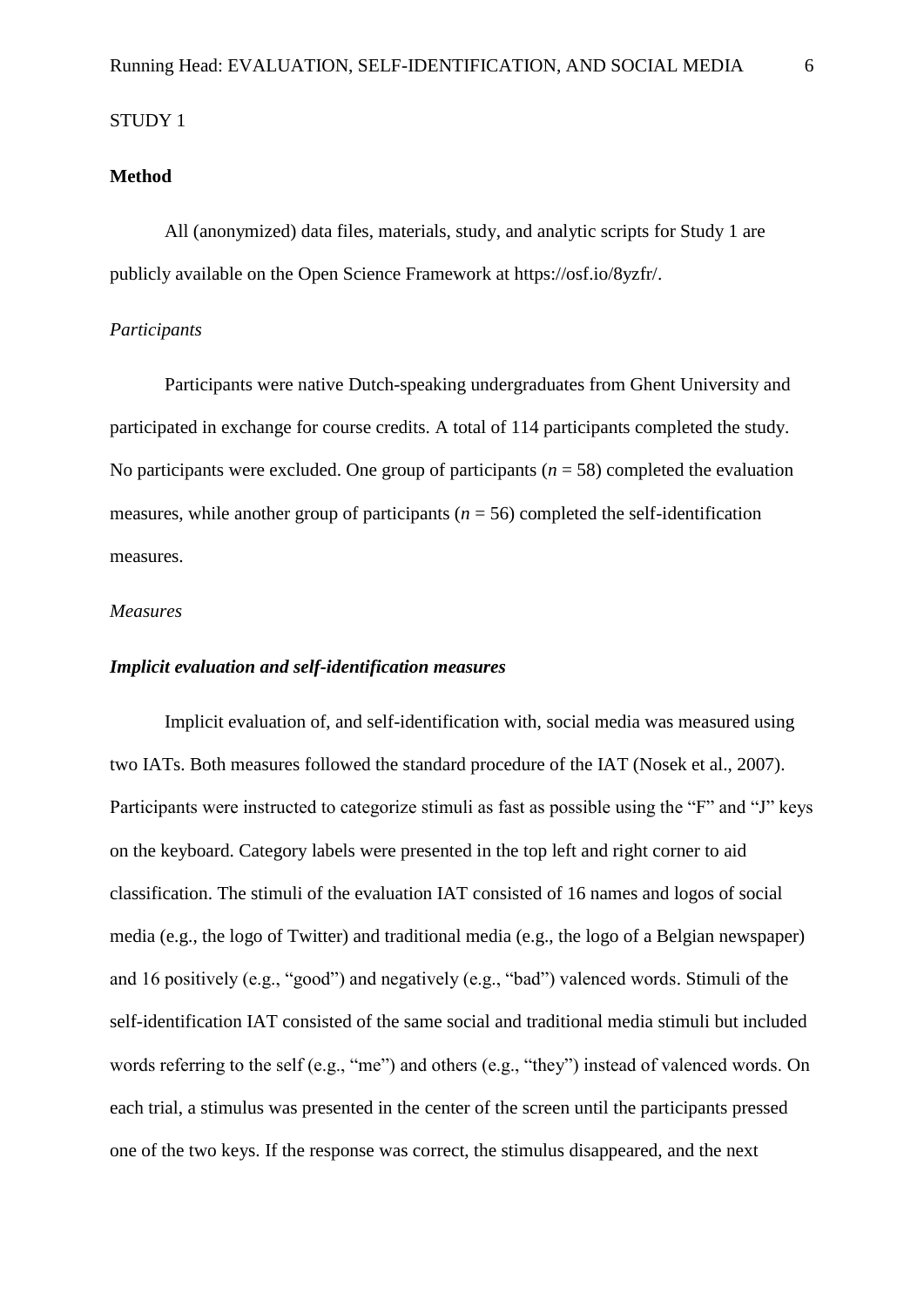stimulus was presented 400ms later. If the response was incorrect, the stimulus was replaced by a red "X" for 200ms, and the next word appeared 400ms after the red "X" disappeared. In the first block, participants practiced categorizing the social and traditional media stimuli for 16 trials. In the second block, participants practiced categorizing the valence stimuli (evaluation IAT) or the self/others stimuli (self-identification IAT). Next, participants completed 64 critical trials during which stimuli from all four categories were categorized. During these trials, traditional media stimuli and positively valenced stimuli ("self" stimuli for the self-identification IAT) shared the same response key, whereas social media and negatively valenced stimuli ("others" stimuli for the self-identification IAT) shared the other response key. Participants then practiced sorting social and traditional media stimuli with the response key assignment reversed for 32 trials. Finally, participants completed 64 critical trials during which stimuli from all four categories were categorized using the new response key assignment.

Scores for both IATs were calculated using the D4 (also known as the D600) scoring algorithm (Greenwald et al., 2003). Reaction times on trials of the second critical block were subtracted from reaction times on trials of the first critical block, such that higher scores indicated more positive evaluation of and more self-identification with social media. Spearman-Brown corrected split-half reliability for both IATs was .89.

# *Explicit evaluation and self-identification measures*

Explicit evaluation of social media was measured by asking participants to rate the extent to which they like social media, and explicit self-identification with social media was measured by asking participants to rate the extent to which they consider social media an important part of their identities. Responses were provided on rating scales that ranged from - 50 (*I dislike social media* or *social media is not an important part of my identity*) to +50 (*I like social media* or *social media is a very important part of my identity*).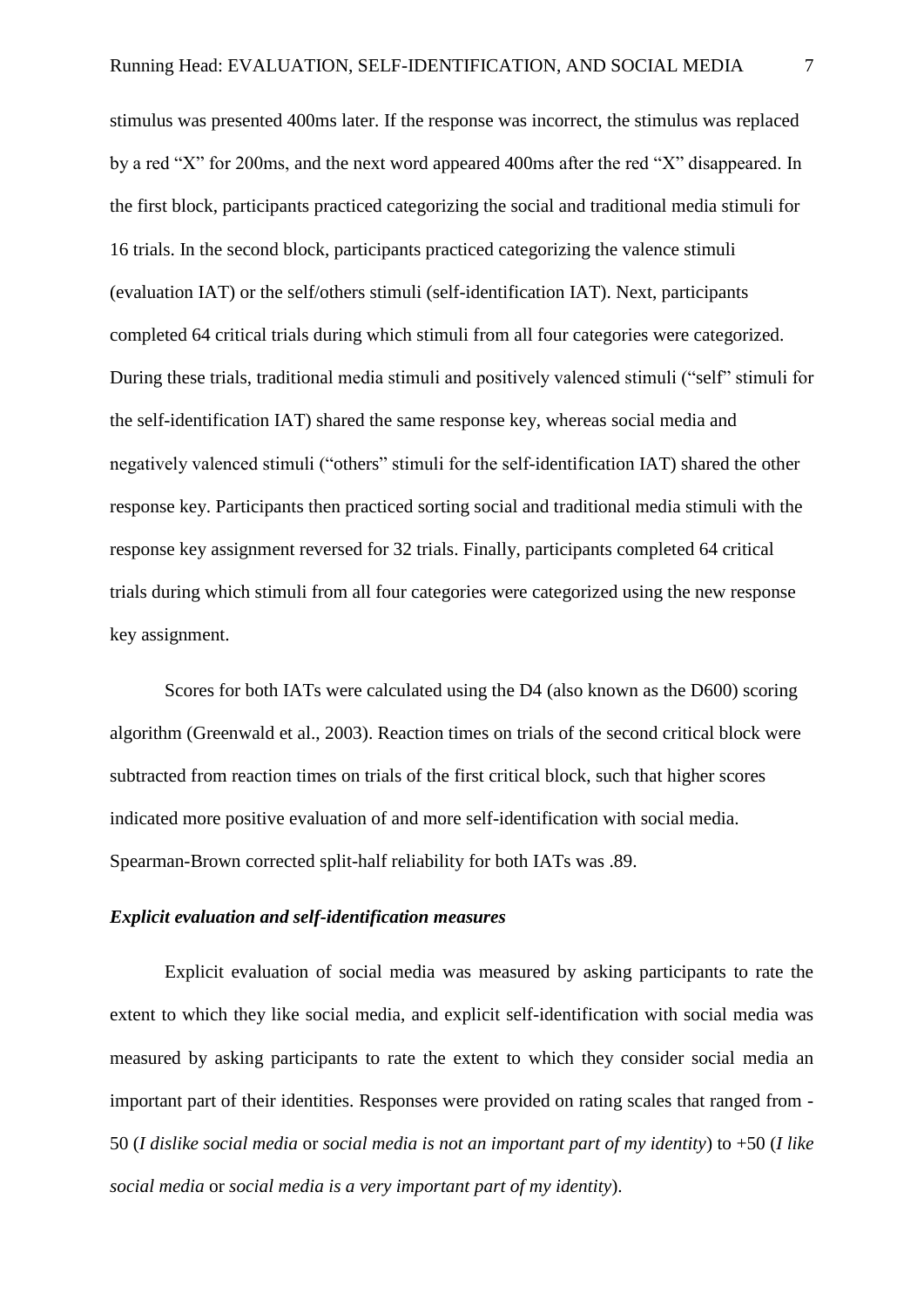# *Social media addiction measure*

Social media addiction was assessed using the Bergen Social Media Addiction Scale (BSMAS; Andreassen et al., 2012). The BSMAS consists of six items ( $\alpha$  = .73) that probe six basic symptoms of addiction (e.g., withdrawal) in the context of social media use. For instance, participants answered the question "how often during the last year have you tried to cut down on the use of social media without success?". Responses were provided on a Likert scale ranging from one (*very rarely*) to five (*very often*). The scores for each item were transformed, with zero representing scores less than three on the Likert scale and one representing scores larger than or equal to three on the Likert scale. Total scores were obtained by summing the item scores.

# *Self-rated frequency of social media use measure*

We measured frequency of social media use using three questions ( $\alpha = .76$ ) asking participants to what extent they agreed with different statements (e.g., "I often use social media"). Participants responded on Likert scales ranging from one (*strongly disagree*) to five (*strongly agree*). Total scores were obtained by summing the item scores.

# *Self-esteem and self-evaluation measures*

Self-esteem in relation to social media was measured using six questions (e.g., "I feel more positive about myself when I gain likes, friendship-requests, and followers on social media"). The use of social media to deal with negative self-evaluation was assessed using two questions (e.g., "I feel an urge to post something on social media sites when I have negative thoughts about myself"). Responses were provided on Likert scales ranging from one (*strongly disagree*) to five (*strongly agree*). Total scores for each construct were obtained by summing the item scores. Cronbach's alphas were .86 and .67 for the self-esteem and selfevaluation items, respectively.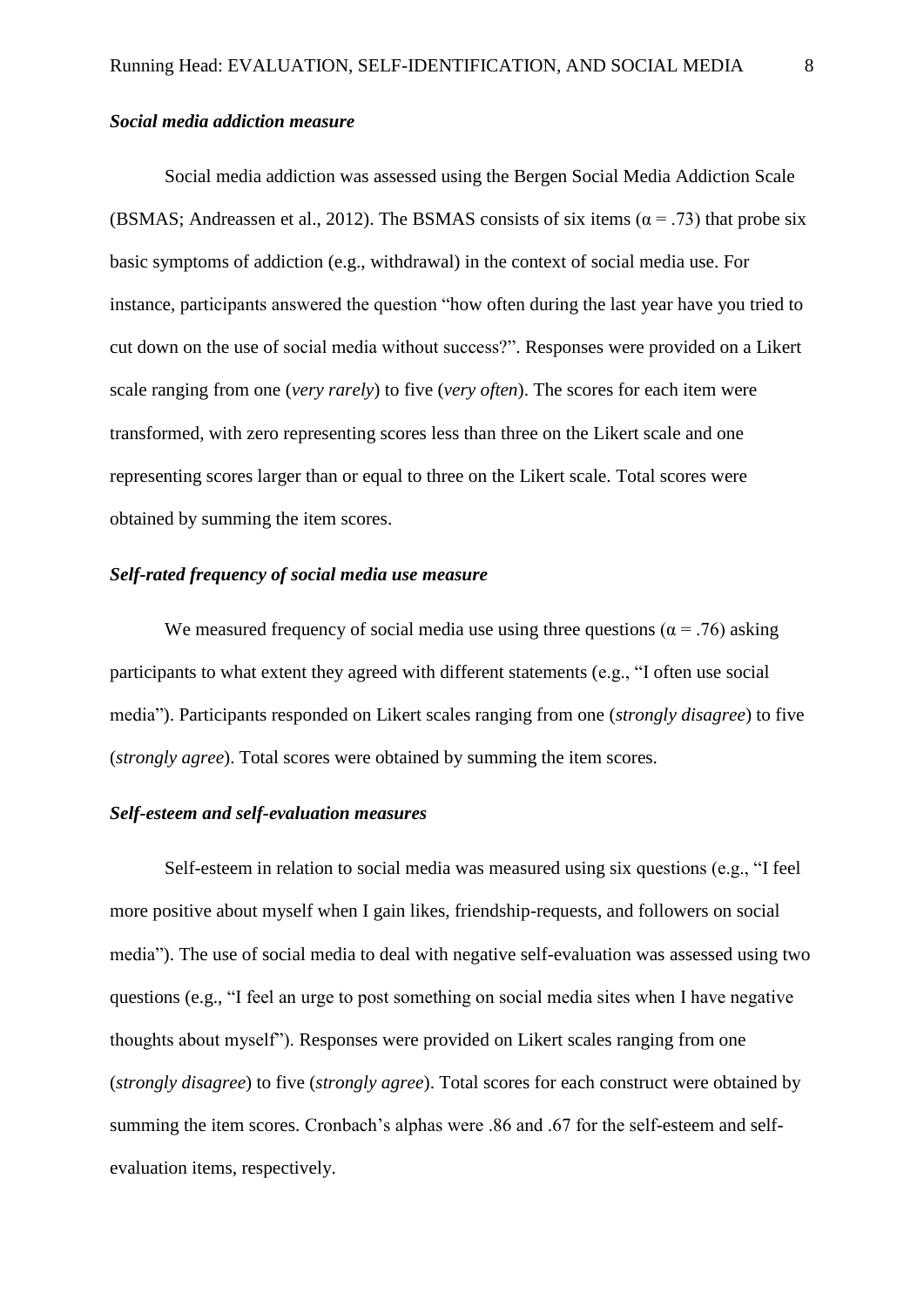# *Procedure*

Upon entering the research lab, participants provided informed consent and were seated in front of a computer screen. Participants then completed the evaluation or selfidentification measures. The order of the implicit and explicit measures was counterbalanced between participants. Next, participants completed the questions regarding social media use. At the end of the study, all participants also received the IAT and explicit measure that they had not completed yet. This final measurement phase was included for exploratory reasons (i.e., to allow exploratory analyses with greater statistical power).

#### *Statistical analysis*

Descriptive statistics for the study variables are presented in Table 1. To rule out order effects, we first conducted one-way MANOVAs with task order (implicit or explicit measure first) as independent variable and implicit and explicit measure scores as outcome variables. Visual inspection of Q-Q plots and results from Shapiro-Wilk tests revealed that the data of nearly all variables did not follow a normal distribution (except for the data of the selfidentification IAT and self-esteem variables). Therefore, we calculated (non-parametric) Spearman correlations (rather than Pearson correlations) between evaluation and selfidentification measure scores on the one hand and all of the social media measure scores on the other hand.

#### [Table 1 here]

#### *Ethics*

The study procedures were carried out in accordance with the Declaration of Helsinki. All subjects were informed about the study, and all provided informed consent. The ethical committee of the Faculty of Psychology and Educational Sciences at Ghent University approved both studies.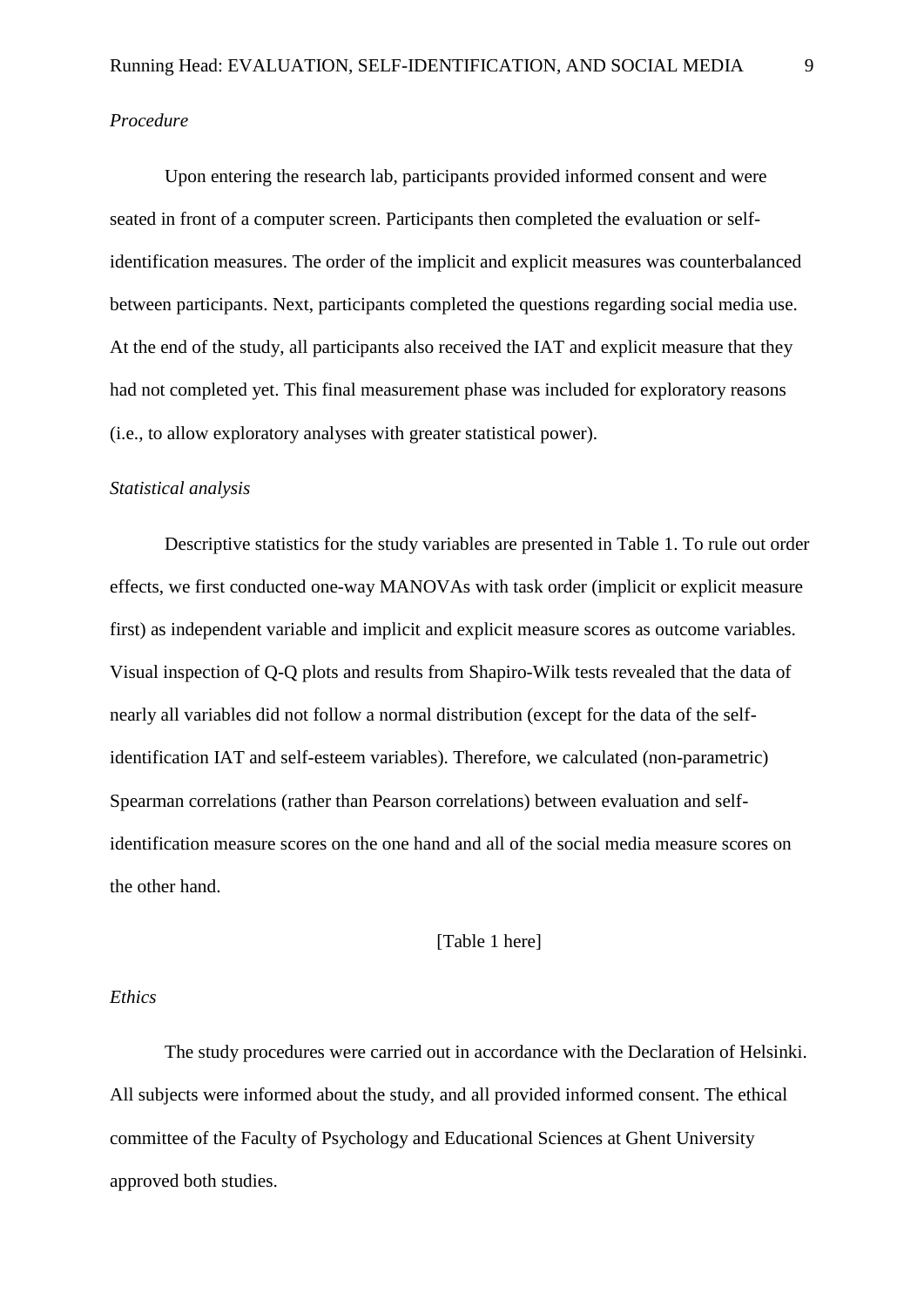### **Results and discussion**

Preliminary analyses showed that task order (implicit or explicit measure first) did not have significant omnibus effects on implicit and explicit evaluation scores (Pillai's trace = 0.06,  $p = .21$ ) or implicit and explicit self-identification scores (Pillai's trace = 0.02,  $p = .54$ ), hence, the datasets could be analyzed without distinguishing between participants who completed the implicit measure first and participants who completed the explicit measure first.

Spearman correlations between all study variables are presented in Table 2. Evaluation IAT scores did not relate to any of the social media use measure scores ( $r<sub>s</sub> < 0.23$ ,  $p<sub>s</sub> > 0.09$ ). The explicit evaluation measure moderately correlated with self-rated frequency of social media use scores,  $r_s(56) = .44$ ,  $p < .001$ , 95% CI = [0.21, 0.63], but not with any of the other outcome measures (*rs*s < .14, *p*s > .27). Self-identification IAT scores also did not relate to any of the outcome measures ( $r<sub>s</sub>s < .24$ ,  $ps > .08$ ). The explicit self-identification measure, on the other hand, was related to all four outcome variables. More specifically, moderate to strong correlations were observed with BSMAS scores,  $r_s(54) = .47$ ,  $p < .001$ , 95% CI = [.24, .65], self-rated frequency scores,  $r_s(54) = .40$ ,  $p = .002$ , 95% CI = [.16, .60], self-esteem scores,  $r_s(54) = .50$ ,  $p < .001$ , 95% CI = [.27, .67], and self-evaluation scores,  $r_s(54) = .42$ ,  $p =$ .001, 95% CI =  $[.18, .61]$ .

# [Table 2 here]

Results from Study 1 showed initial evidence for utility of both the explicit selfidentification and the explicit evaluation measure for the prediction of self-reported social media use. The explicit self-identification measure also significantly predicted scores related to addiction. Exploratory analyses including the complete sample (and thus with greater statistical power) produced similar results (see Table S1 in supplementary material). In Study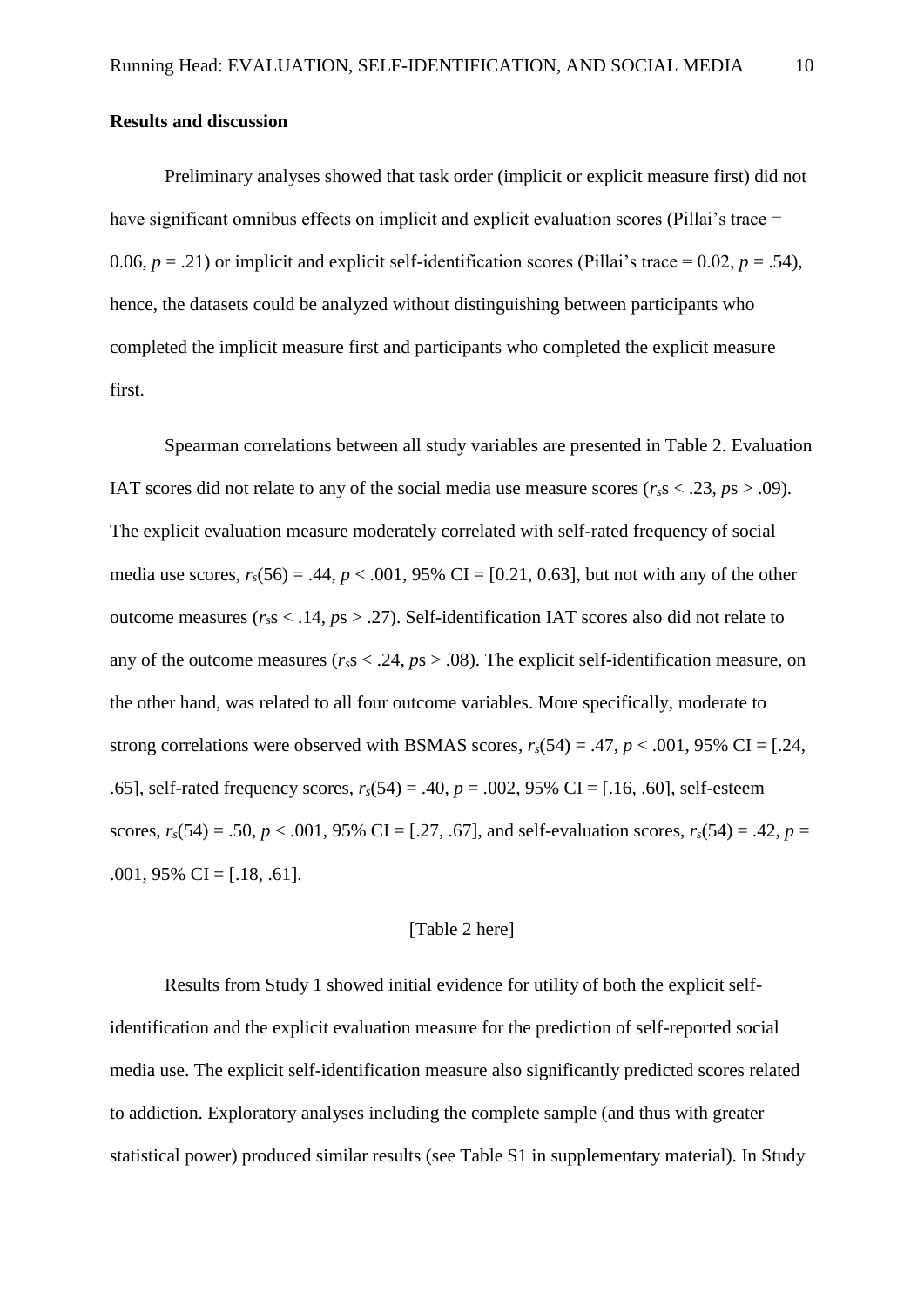2, we attempted to replicate these results while also introducing measures of actual social media use.

# STUDY 2

# **Method**

All (anonymized) data files, materials, study, and analytic scripts for Study 2 are publicly available on the Open Science Framework at https://osf.io/8yzfr/. The study design, sampling, and analysis plan of Study 2 were preregistered<sup>1</sup> (see https://osf.io/295qa).

# *Participants*

<u>.</u>

Study 2 was conducted online. An invitation to participate in the study, a link to the study, and inclusion criteria for participating, were posted in Facebook groups for undergraduates from Ghent University. A total of 205 participants started the study. For 37 participants, the study was terminated because they did not meet our preregistered inclusion criteria (e.g., being willing to have social media use tracked). The data from three participants were excluded because they had incomplete questionnaire and/or IAT data. The final sample with complete questionnaire and IAT data consisted of 165 participants. As in Study 1, one group of participants completed the evaluation measures  $(n = 97)$ , while another group completed the self-identification measures ( $n = 68$ ).

A total of 155 participants (correctly) installed the application to track social media use. The behavioral data from 37 participants were excluded because they did not have behavioral data from seven full days. Additionally, the behavioral data from two participants were excluded because they did not insert the (correct) code to link the behavioral data to the survey data. The final sample with complete survey and behavioral data consisted of 116

<sup>&</sup>lt;sup>1</sup> Note that the plans for Study 1 were not preregistered because of a technical oversight.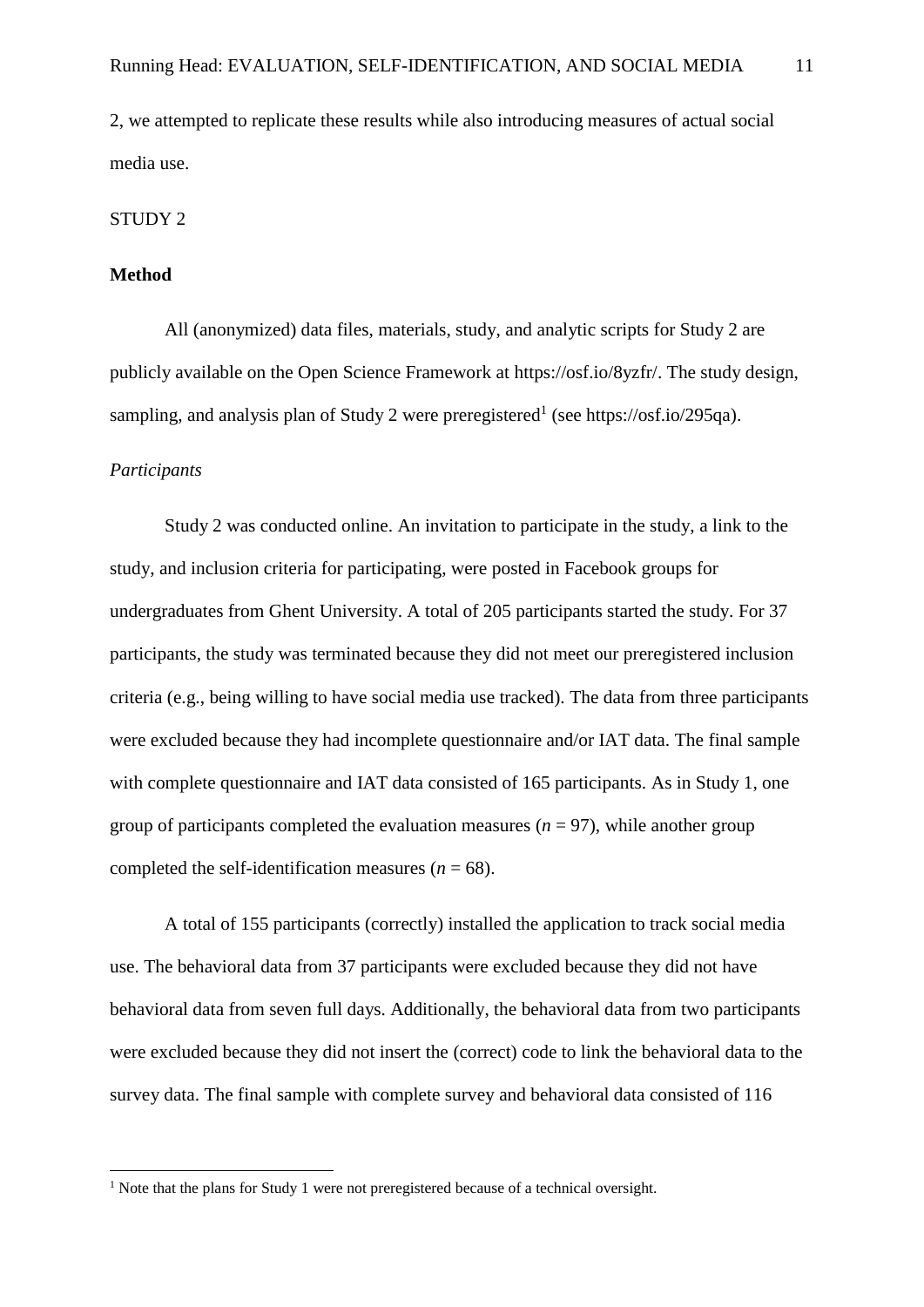participants. Out of those 116 participants, 68 participants completed the evaluation measures and 48 participants completed the self-identification measures. At the end of the study, participants received a monetary reward  $(610)$ .

#### *Measures and procedure*

The study measures and procedure were identical to Study 1, with one exception. Before presenting the questions regarding social media use, we defined social media and gave examples of the social media applications that were tracked. This was done to avoid having participants interpret "social media" in different ways.

To test the relation between our measures of interest and behavioral measures of social media use, at the end of the survey, participants were asked to install the mobile DNA application on their phones, an application that tracks smartphone application use (imec-mict-UGent, 2019), and to keep it on their phone for eight days. To control for time differences of when the mobile DNA application was installed, we removed data from the first tracking day, resulting in behavioral data from seven full days for each participant. We used data from social media applications that met the following definition of social media: "websites and applications that enable users to create and share content or to participate in social networking" (Lexico, n.d.). The behavioral outcomes that we computed were daily averages of time spent using social media (minutes), the number of pickups (i.e., the number of times a social media application was opened) without receiving a notification, the number of pickups after receiving a notification, and the number of times that checking occurred (i.e., application usage lasting less than 15 seconds; Andrews et al., 2015). We also computed the total number of social media apps that had been used over the seven-day period.

#### *Statistical analysis*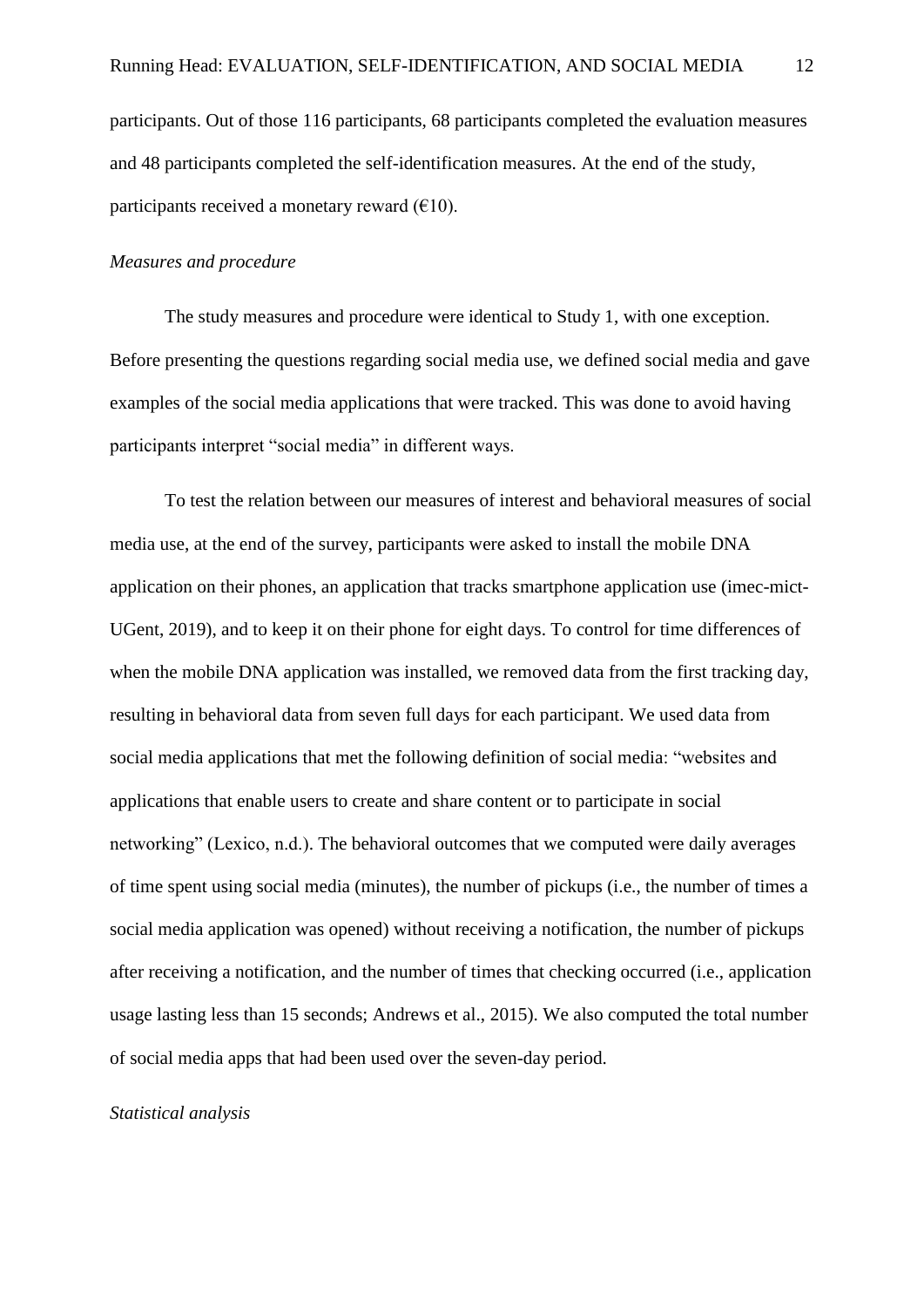We conducted the same analyses as in Study  $1<sup>2</sup>$  to test the relation between the evaluation and self-identification measures and (1) self-report measures of social media use (for participants with complete survey data;  $n = 97$  for the evaluation group and  $n = 68$  for the identification group) and (2) behavioral measures of social media use (for participants with complete survey and behavioral data;  $n = 68$  for the evaluation group and  $n = 48$  for the identification group). As in Study 1, visual inspection of Q-Q plots and results from Shapiro-Wilk tests revealed that the data of nearly all variables did not follow a normal distribution (except for the data of both IAT and self-esteem variables). Therefore, as in Study 1, we calculated (non-parametric) Spearman correlations. Descriptive statistics for the study variables are presented in Table 3.

### [Table 3 here]

For exploratory purposes, we also computed Spearman correlations between the other self -report measures of social media use (i.e., social media addiction, self-reported frequency of social media use, self-esteem, and self-evaluation) and the behavioral measures of social media use (see Table S4 in supplementary material).

#### **Results**

<u>.</u>

Preliminary analyses showed that task order (implicit or explicit measure first) did not have significant omnibus effects on implicit and explicit evaluation scores (Pillai's trace = 0.02,  $p = .31$ ) or implicit and explicit self-identification scores (Pillai's trace = 0.03,  $p = .38$ ).

*Correlations with self-report measures of social media use* 

<sup>&</sup>lt;sup>2</sup> These analyses deviate from our preregistered plan as we only established later that these were most suitable for answering our research questions. Importantly, the results and conclusions reported here are completely in line with the findings that resulted from the preregistered analyses (see https://osf.io/8yzfr/ for a summary of the preregistered analyses and subsequent results).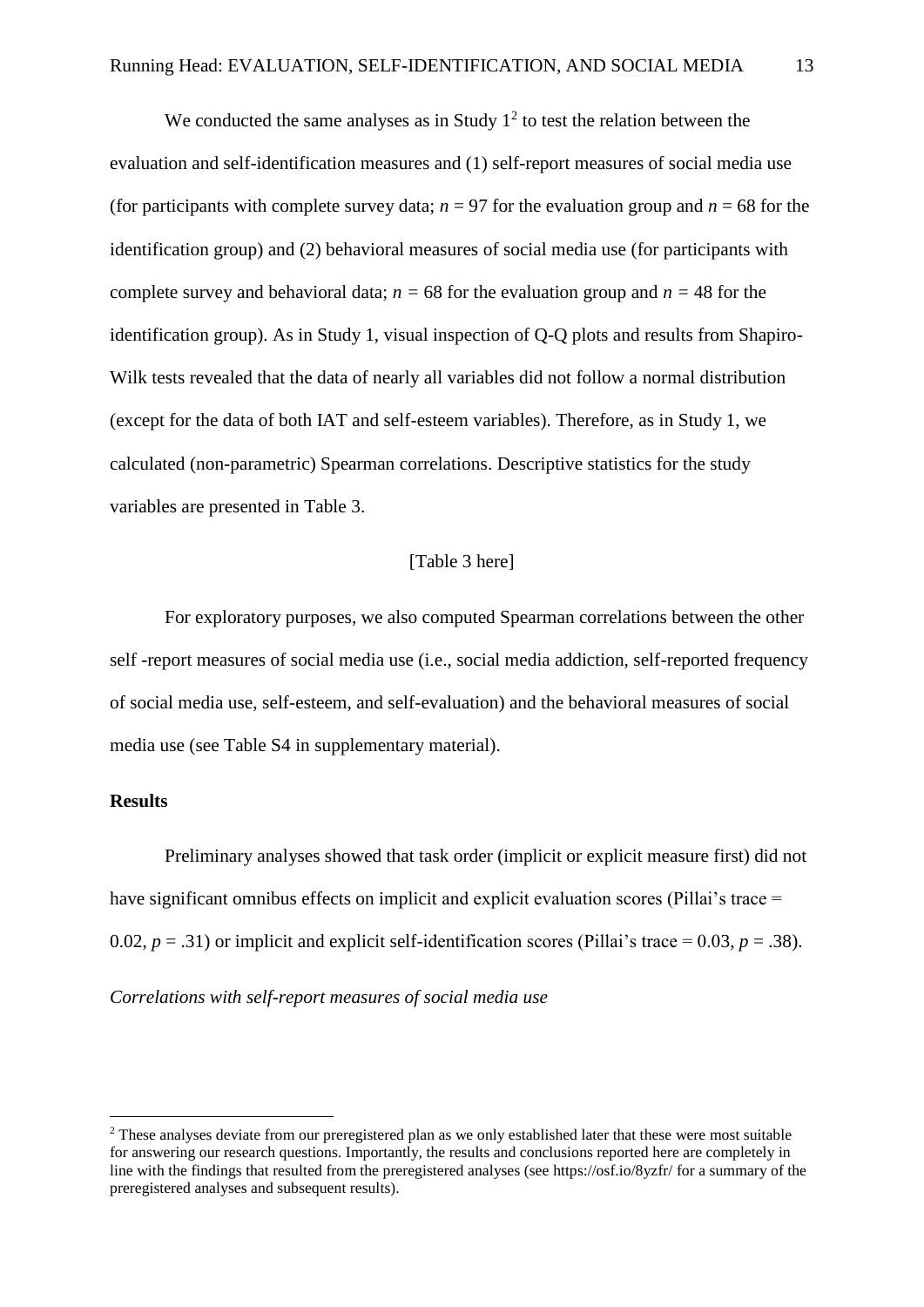Spearman correlations between evaluation measures, self-identification measures, and self-report measures of social media use are presented in Table 4. Evaluation IAT scores (Spearman-Brown corrected split-half reliability = .77) did not relate to any of the self-report measures of social media use  $(r<sub>s</sub>s < .20, ps > .35)$ . The explicit evaluation measure strongly correlated with self-rated frequency of social media use scores,  $r_s(95) = .63$ ,  $p < .001$ , 95% CI  $=$  [.49, .73], and moderately correlated with BSMAS scores,  $r_s(95) = .23$ ,  $p = .02$ , 95% CI = [.03, .41], and self-esteem scores,  $r_s(95) = .30$ ,  $p = .003$ ,  $95\%$  CI = [.11, .47]. Selfidentification IAT scores (Spearman-Brown corrected split-half reliability = .72) did not relate to any of the social media use measure scores ( $r<sub>s</sub>$ s < .12,  $p<sub>s</sub>$ ) = .35). The explicit selfidentification measure moderately correlated with self-rated frequency scores,  $r_s(66) = .49$ , *p*  $< .001, 95\% \text{ CI} = [.29, .66]$  and self-esteem scores,  $r_s(66) = .30, p = .013, 95\% \text{ CI} = [.06, .50].$ 

# [Table 4 here]

# *Correlations with behavioral measures of social media use*

Spearman correlations between evaluation measures, self-identification measures, and behavioral measures of social media use are presented in Table 5. Evaluation IAT and selfidentification IAT scores did not correlate with any of the behavioral measures ( $r<sub>s</sub>$ s < .25,  $p<sub>s</sub>$ ) .08). Small to moderate correlations were observed between the explicit evaluation measure on the one hand and number of pickups,  $r_s(66) = .30$ ,  $p = .012$ , 95% CI = [.07, .50], number of pickups after receiving a notification,  $r_s(66) = .29$ ,  $p = .014$ , 95% CI [.06, .50], and checking behavior,  $r_s(66) = .33$ ,  $p = .006$ , 95% CI = [.10, .53], on the other hand. The explicit selfidentification measure did not correlate with any of the behavioral outcome measures ( $r<sub>s</sub>$  < .25,  $ps > .09$ ).

[Table 5 here]

# **Discussion**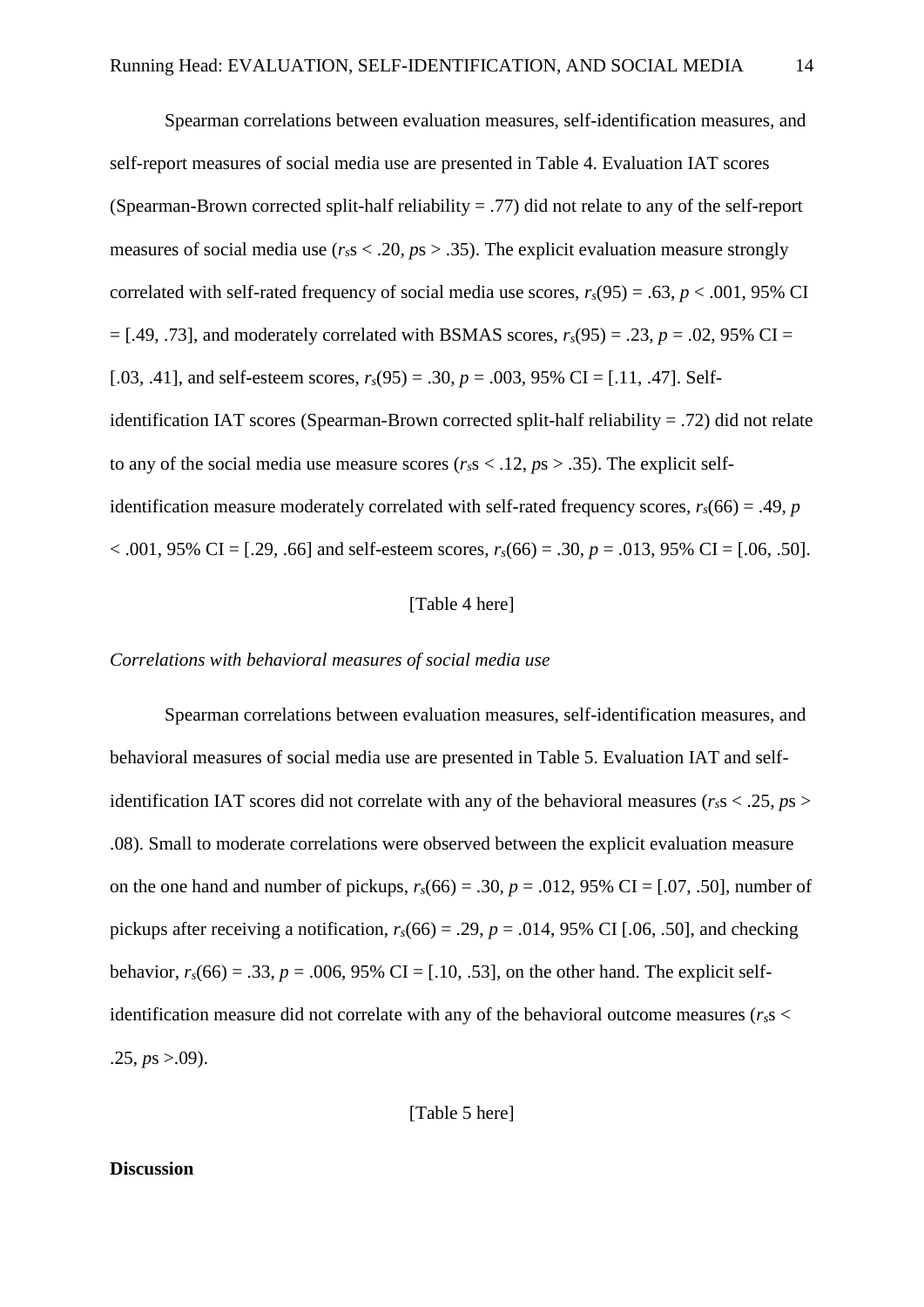Results from Study 2 corroborate Study 1's results, suggesting utility of both the explicit evaluation and self-identification measures but no utility of the implicit measures for predicting self-reported social media use. In contrast to results from Study 1, the explicit evaluation measure of evaluation also correlated with measures of social media addiction and self-esteem scores in relation to social media. Explicit self-identification, however, did not significantly correlate with addiction scores<sup>3</sup>.

Results of Study 2 also extended those of Study 1 by showing that the explicit evaluation measure was related to behavioral measures of social media use. It should be noted, however, these correlations were smaller compared to (some of) the correlations with the self-report measures of social media use. Moreover, while the explicit self-identification measure did relate to several self-report measures of social media use, it did not relate to actual social media use. This finding suggests that the predictive utility of explicit selfidentification measures for social media use might be limited.

#### GENERAL DISCUSSION

1

# **Summary and interpretation of findings**

Our results show evidence for the utility of explicit evaluation and self-identification measures to predict social media use. In both studies, explicit evaluation and selfidentification measures showed moderate to strong correlations with several self-report measures of social media use. Results from Study 2 showed that the explicit evaluation measure also related to several behavioral measures of social media use.

<sup>&</sup>lt;sup>3</sup> It should be noted that the self-identification group contained fewer participants than the evaluation group, which could explain the absence of some of the effects. Explorative analyses including data from both measurement types (evaluation and self-identification measures) for each participant (and thus with greater statistical power) did reveal small to moderate correlations between the explicit self-identification measure and all of the self-report measures of social media use (see Table S2 in supplementary material). However, these findings should be interpreted with caution (see supplementary material for a further discussion).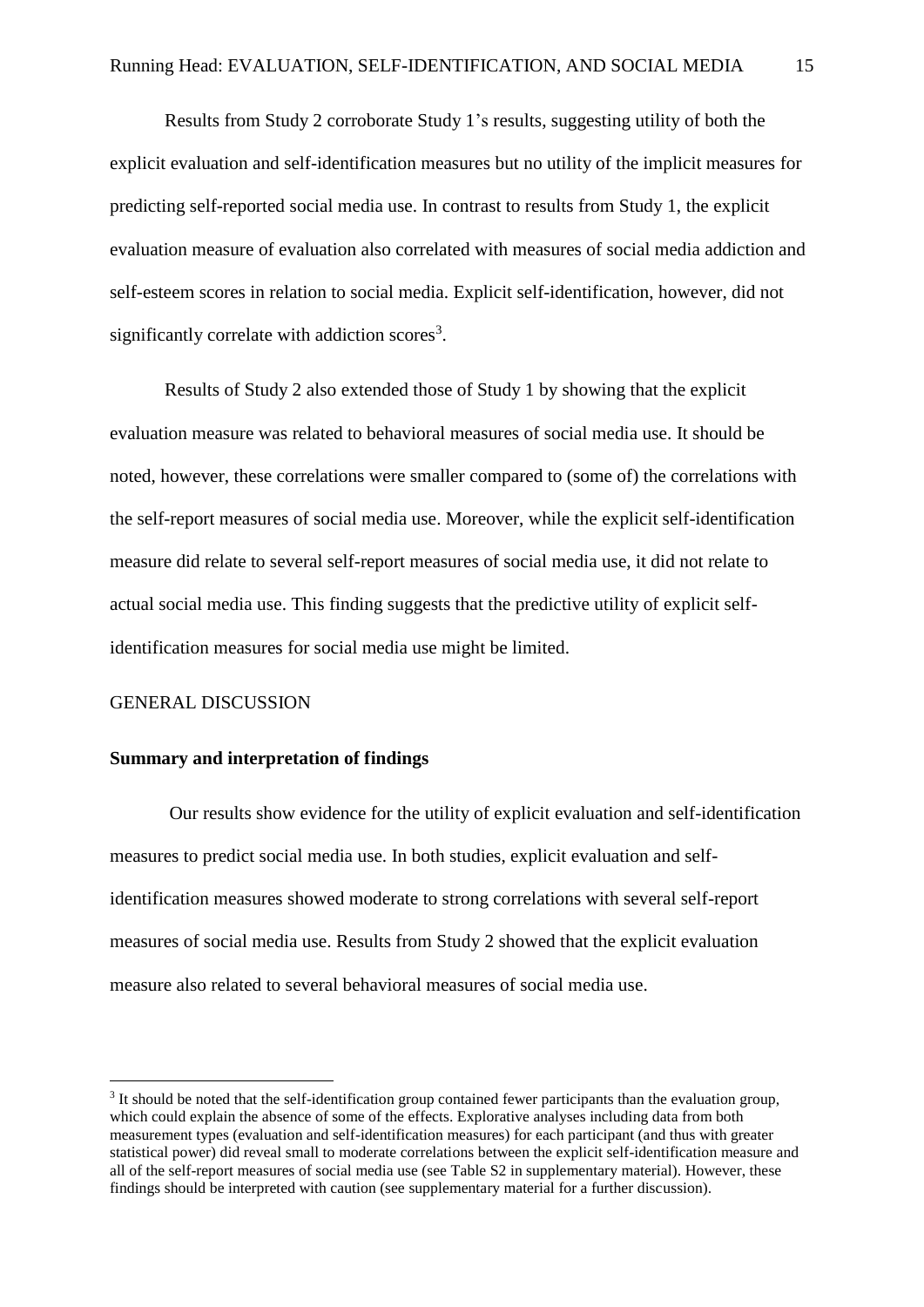The finding that explicit self-identification correlated with self-reports of social media use corroborates findings from previous studies on substance and social media use (e.g., Chen et al., 2021; Ho et al., 2017; Lindgren et al., 2017; Pelling & White, 2010). However, results from Study 2 did not show evidence for a relationship between explicit self-identification and actual social media use, suggesting that self-identification measures might be less useful for the assessment of social media use than previously assumed. Notably, the finding that explicit evaluation related to social media use is consistent with previous findings in research on substance use (e.g., Cooke et al., 2016; Topa & Moriano, 2010), but contradictory to findings from previous studies on social media use. For instance, A study by Ho et al. (2017) found that social media evaluation was significantly associated with a measure assessing social media addiction in adolescents, but not in adults. Moreover, the results from this study showed that social media evaluation was not associated with social media (over)use for both age groups. Other studies have found that social media evaluation predicts intentions to use social media, but does not predict social media use behavior itself (Baker & White, 2010; Pelling & White, 2009). Our findings suggest that evaluation might be more relevant for the prediction of social media use than previously observed, especially given that explicit evaluation also related to behavioral measures of social media use.

It is of note, however, that correlations between the explicit evaluation measure and the behavioral outcome measures were less strong than (some of the) correlations with selfreport measures. This observation is not entirely surprising given that correlations between self-report and behavioral measures typically tend to be lower than correlations between selfreport measures (e.g., because of less shared variance between the measures; Dang et al., 2020). Another possible explanation for this observation is that not all instances of social media use were properly recorded (e.g., for some smartphone types the application had problems tracking smartphone use).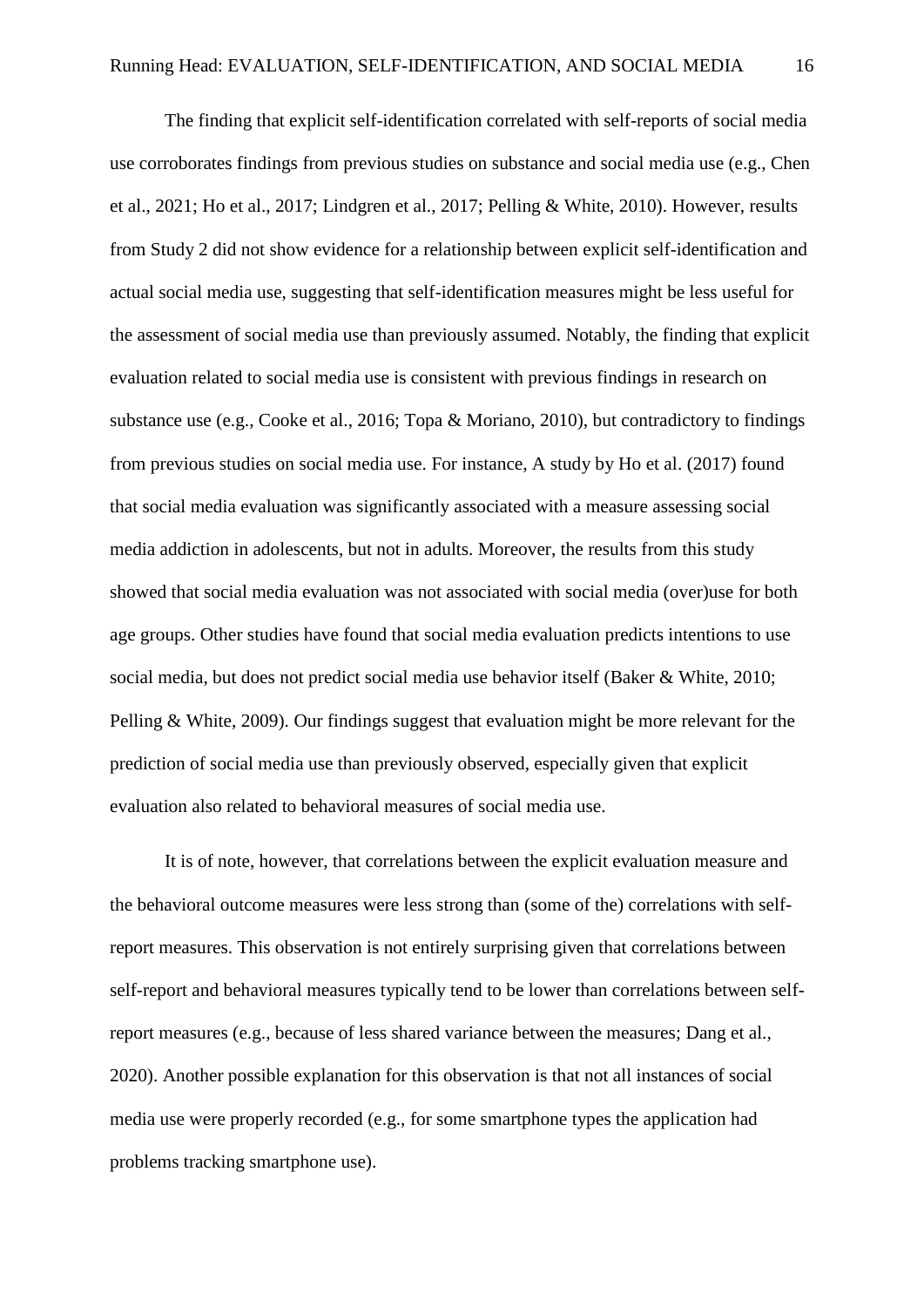As opposed to previous findings in research on substance use (e.g., Lindgren et al., 2017; Rooke et al., 2008) and research on social media use (Brailovskaia & Teichert, 2020; Turel & Serenko, 2020), the current studies did not show evidence for the utility of implicit evaluation and self-identification measures to predict social media use. One possible explanation for this observation is that not all IAT stimuli were relevant to participants (e.g., participants might not use all social media apps that were included as stimuli in the IATs). However, (a) previous studies have shown that the category labels (for the target categories) of the IAT are of higher importance for IAT performance than the specific stimuli that are used (e.g., De Houwer, 2001), and (b) the IAT that was used in the study by Brailovskaia and Teichert (2020) also included non-personalized social media stimuli, but the results did reveal significant relations with social media use. A second possible explanation is that the current studies were not powered enough to detect smaller effects. Indeed, previous studies that observed significant correlations between implicit measure scores and social media scores had larger sample sizes (*N* = 145 in Brailovskaia & Teichert, 2020; *N* = 220 in Turel & Serenko, 2020) and results revealed small effects (*r* = .18 in Brailovskaia & Teichert, 2020; *r* = .22 in Turel & Serenko, 2020). Also, highly powered recent studies in the context of substance use failed to find a relation between implicit measures and substance use (e.g., Cummins et al., 2020). These findings support the idea that the correlation between implicit measures and social media use is indeed small, which would imply that we did not have enough power to detect this relation in our studies.

#### **Implications**

Our findings have implications for both researchers and practitioners. If researchers aim to study social media use, they might benefit from also including evaluation and selfidentification measures of social media, especially an explicit evaluation measure since this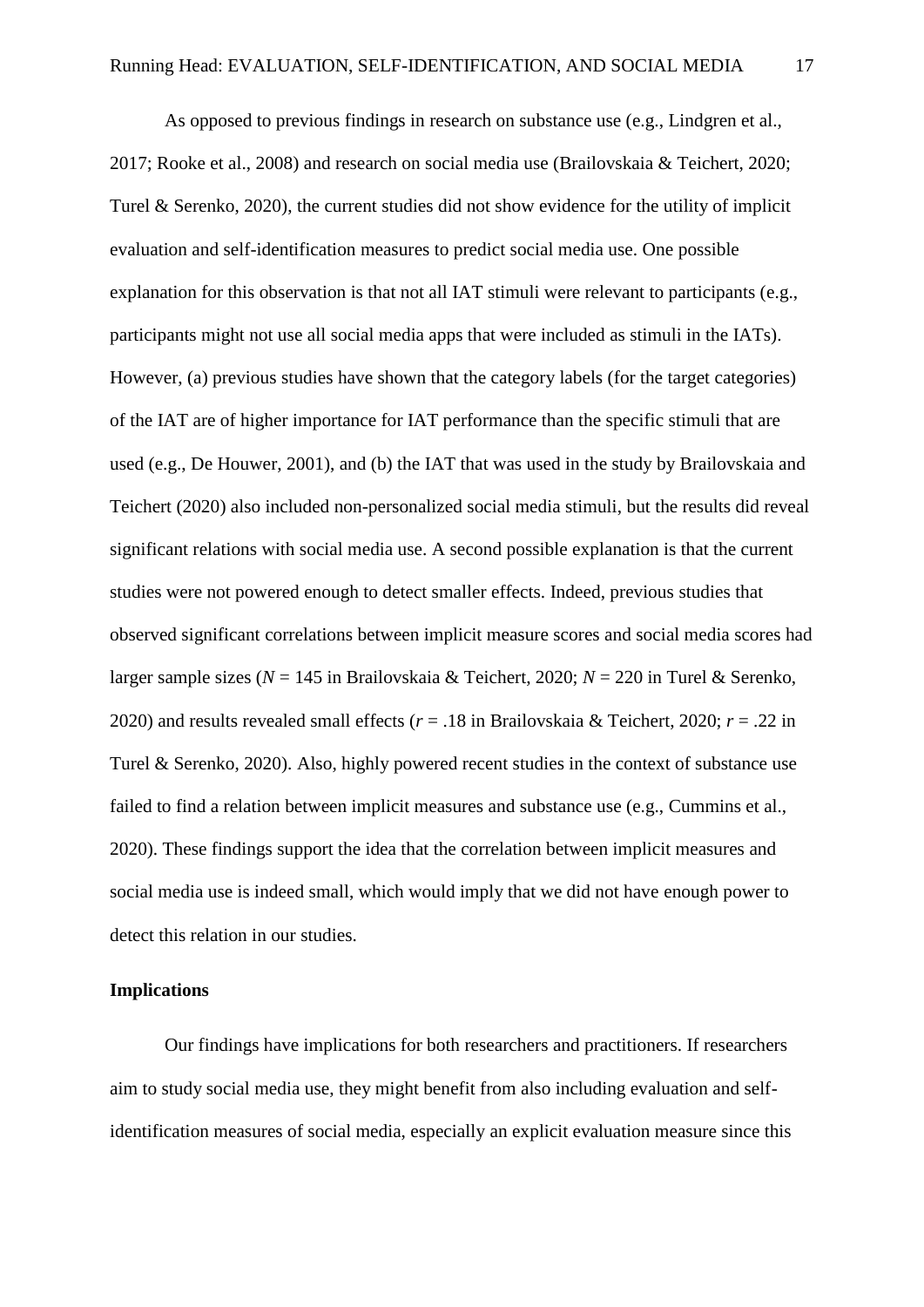measure seems to relate to actual social media use behavior. Indeed, Study 2 was one of the first studies to test the ecological validity of measures developed to assess social media use.

While there is a lot of controversy regarding the pathological nature of social media use, research suggests that social media use can become problematic, resulting in negative consequences (Carbonell & Panova, 2017; Griffiths et al., 2018). In response to these problems, programs aimed at reducing social media use have already been developed (e.g., Foothills at Red Oak Recovery, n.d.; Mind Box Psychology, n.d.; Thomas More, n.d.). Our results have implications for practitioners who want to predict or treat excessive social media use. First, practitioners, such as educators, could (eventually) use evaluation and selfidentification measures as a screening or diagnostic tool to establish more targeted prevention or intervention. Secondly, changing self-identification with and evaluation of social media might be a relevant strategy for intervention. For example, previous studies have shown that changes in substance self-identification are associated with recovery from problematic substance use (Lindgren et al., 2017). Of course, verifying the causal relationship between excessive social media use on the one hand and evaluation and self-identification, on the other hand, is required before such an intervention could be considered viable.

It should be noted, however, that it would be premature to use these measures (on their own) in their current form for practical purposes given that (a) correlations between the explicit evaluation measures and behavioral measures of social media use were only small to moderate and (b) the explicit self-identification measure did not relate to actual social media use. Further research examining the (predictive) validity of these measures is necessary before they can be applied in real-world contexts.

Our result also suggest that researchers and practitioners should expect little from implicit measures of evaluation and self-identification in the context of social media use. Even if our failure to find evidence for the utility of implicit measures was due to a lack of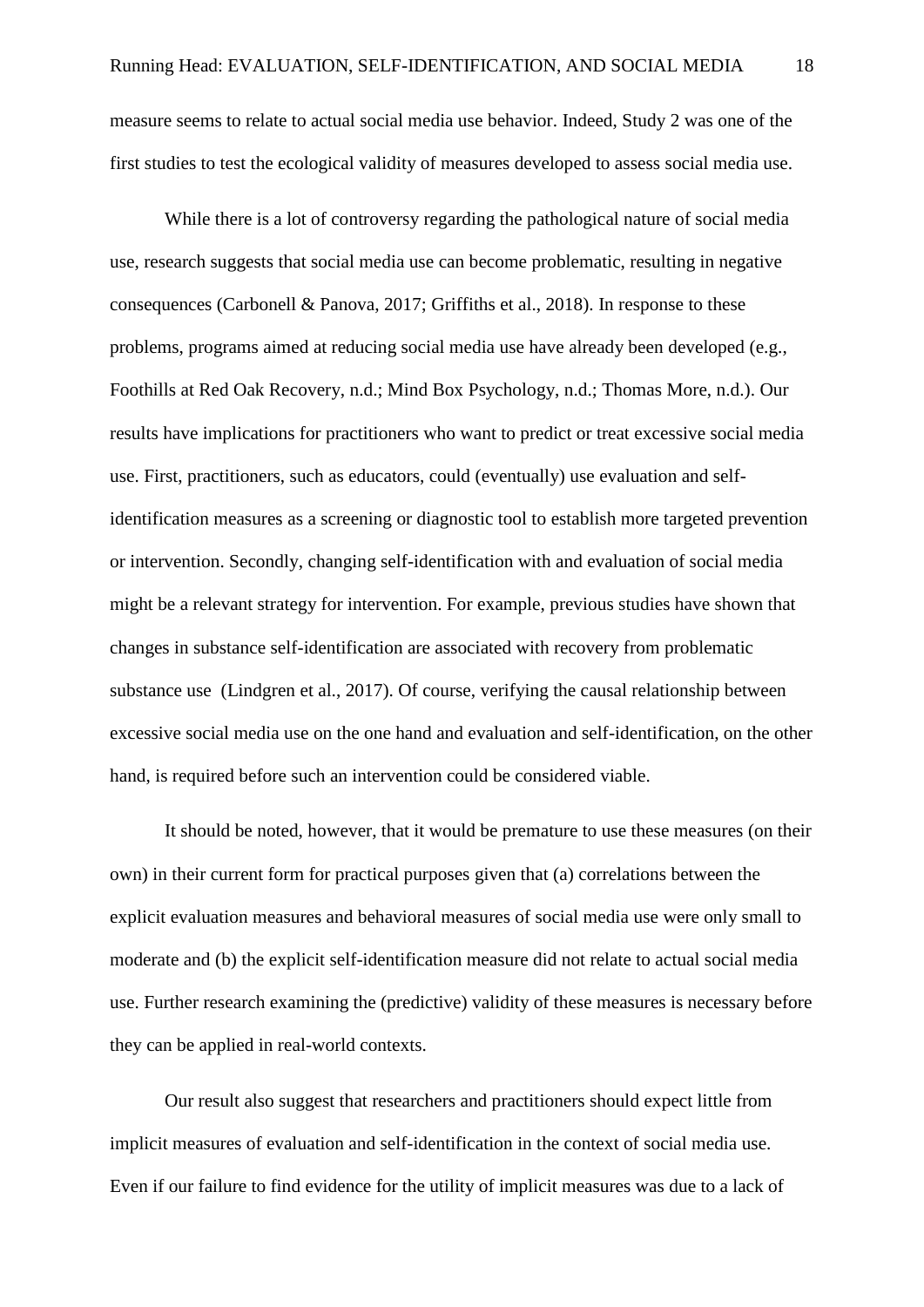power to detect a small effect, it would imply that the effect is small at best. This conclusion, however, should be treated with caution because our null results could also have been due to the specific stimuli that we used in our implicit measurement tasks.

# **Limitations and future research**

The current studies are not without limitations. First, we probed explicit evaluation and self-identification using a single question (i.e., the extent to which individuals consider social media as something positive or as an important part of their identity). Future studies could include more questions for each construct because other aspects of evaluation and selfidentification might be of importance. For example, previous studies have shown that the extent to which individuals identify themselves with addictive behavior (e.g., viewing oneself as a drinker) also strongly relates to substance use (e.g., Ramirez et al., 2017). Second, the current study samples consisted exclusively of students. Future studies should test the generalizability of the current results, especially because previous studies have shown that social media use and its correlates can differ for adults and adolescents (e.g., Ho et al., 2017).

Finally, we recommend that researchers further test the validity of implicit measures as measures of social media use, employing well-powered studies with multiple variants of the implicit measures. As previously discussed, the use of implicit measures could be beneficial in the context of social media use because of response bias. While incorporating behavioral measures of social media use could also overcome this problem, researchers might not always have the resources to include such measures in their studies (e.g., computer coding skills; Ellis et al., 2018). For practitioners, the use of behavioral measures would probably be even more problematic because of ethical constraints. Although implicit measures can have added value in this context, one should note that also in other contexts, it has been argued that the predictive utility of implicit measures for behavior (e.g., substance use) might be overestimated and that explicit measures often outperform implicit measures when predicting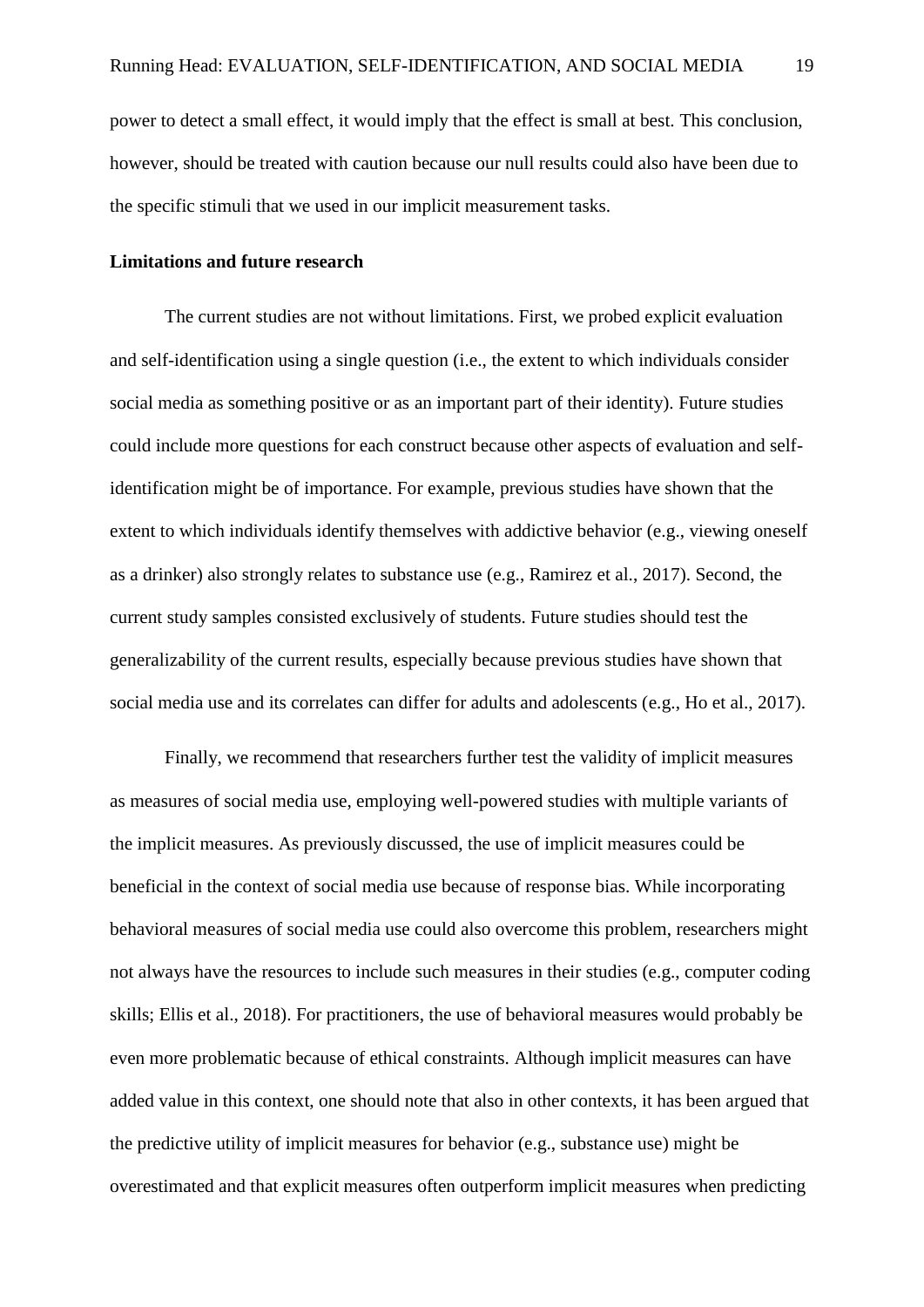behavior (e.g., Cummins et al., 2020; Oswald et al., 2013). If future studies confirm the current studies' findings, researchers and practitioners should direct their efforts towards the development and use of explicit (rather than implicit) measures of social media use.

# **CONCLUSIONS**

The current study results suggest that explicit evaluation and self-identification measures have predictive utility for social media use, with more robust evidence for predictive utility of evaluation measures, given that this measure also correlated with several behavioral measures of social media use. Study 2 is one of the firsts to test the ecological validity of social media use measures by examining their relationship with actual social media use. These findings can have important implications for researchers and practitioners. While the use of implicit measures could have benefits in the context of social media use, the current studies did not show evidence for their predictive utility.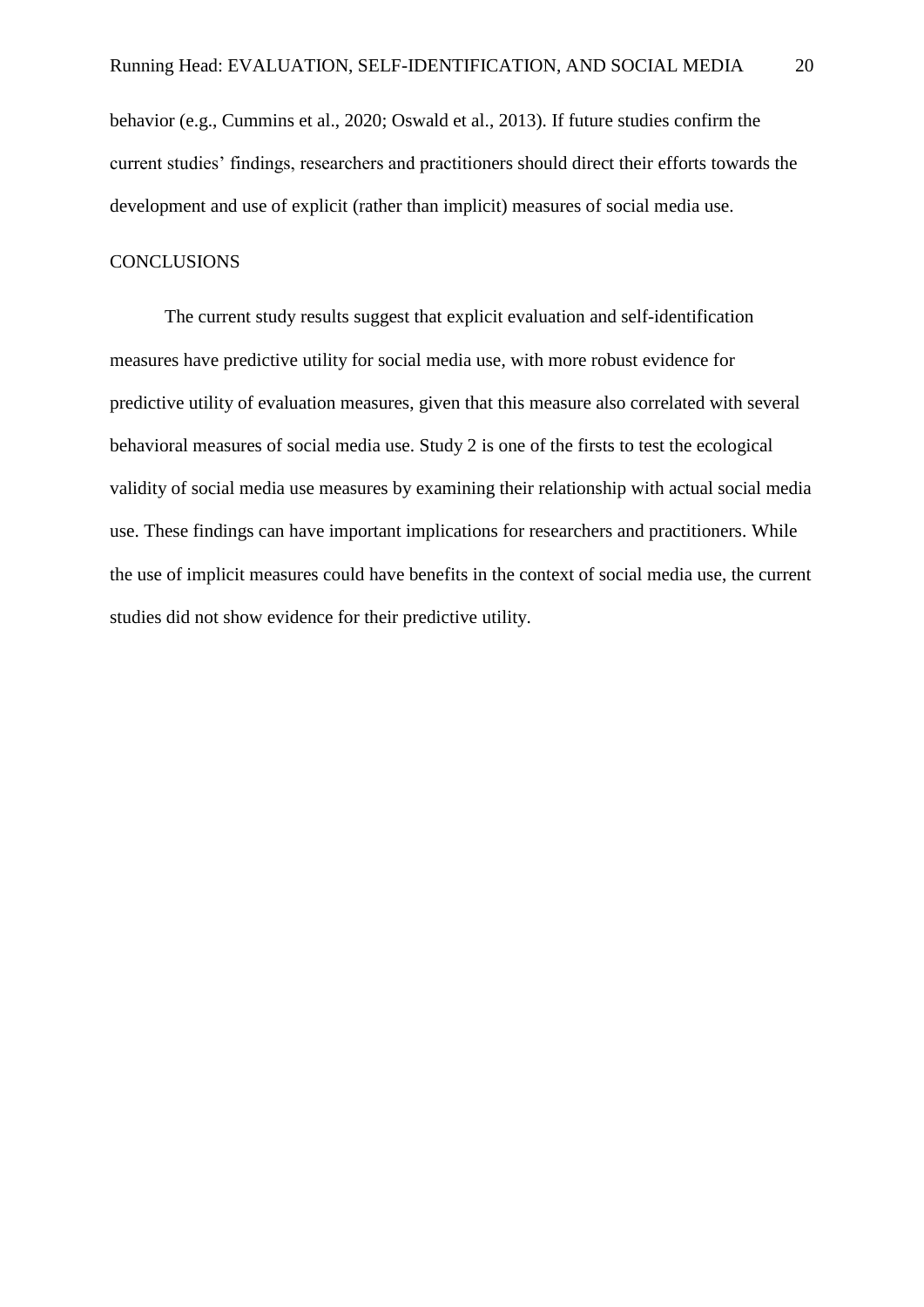# REFERENCES

- Andreassen, C. S. (2015). Online social network site addiction: A comprehensive review. *Current Addiction Reports*, *2*(2), 175-184. https://doi.org/10.1007%2Fs40429-015- 0056-9
- Andreassen, C., & Pallesen, S. (2014). Social network site addiction An overview. *Current Pharmaceutical Design*, *20*, 4053-4061. https://doi.org/10.2174/13816128113199990616
- Andreassen, C.S., Torsheim, T., Brunborg, G., & Pallesen, S. (2012). Development of a Facebook addiction scale. *Psychological Reports*, *110*, 501-517. https://doi.org/10.2466/02.09.18.PR0.110.2.501-517
- Andrews, S., Ellis, D. A., Shaw, H., & Piwek, L. (2015). Beyond self-report: Tools to compare estimated and real-world smartphone use. *PloS one, 10*(10), e0139004. https://doi.org/10.1371/journal.pone.0139004
- Baker, R. K., & White, K. M. (2010). Predicting adolescents' use of social networking sites from an extended theory of planned behaviour perspective. *Computers in Human Behavior, 26*(6), 1591-1597. https://doi.org/10.1016/j.chb.2010.06.006
- Boase, J., & Ling, R. (2013). Measuring mobile phone use: Self-report versus log data. *Journal of Computer-Mediated Communication, 18*(4), 508-519. https://doi.org/10.1111/jcc4.12021
- Brailovskaia, J., & Teichert, T. (2020). "I like it" and "I need it": Relationship between implicit associations, flow, and addictive social media use. *Computers in Human Behavior*, *113*, 106509. https://doi.org/10.1016/j.chb.2020.106509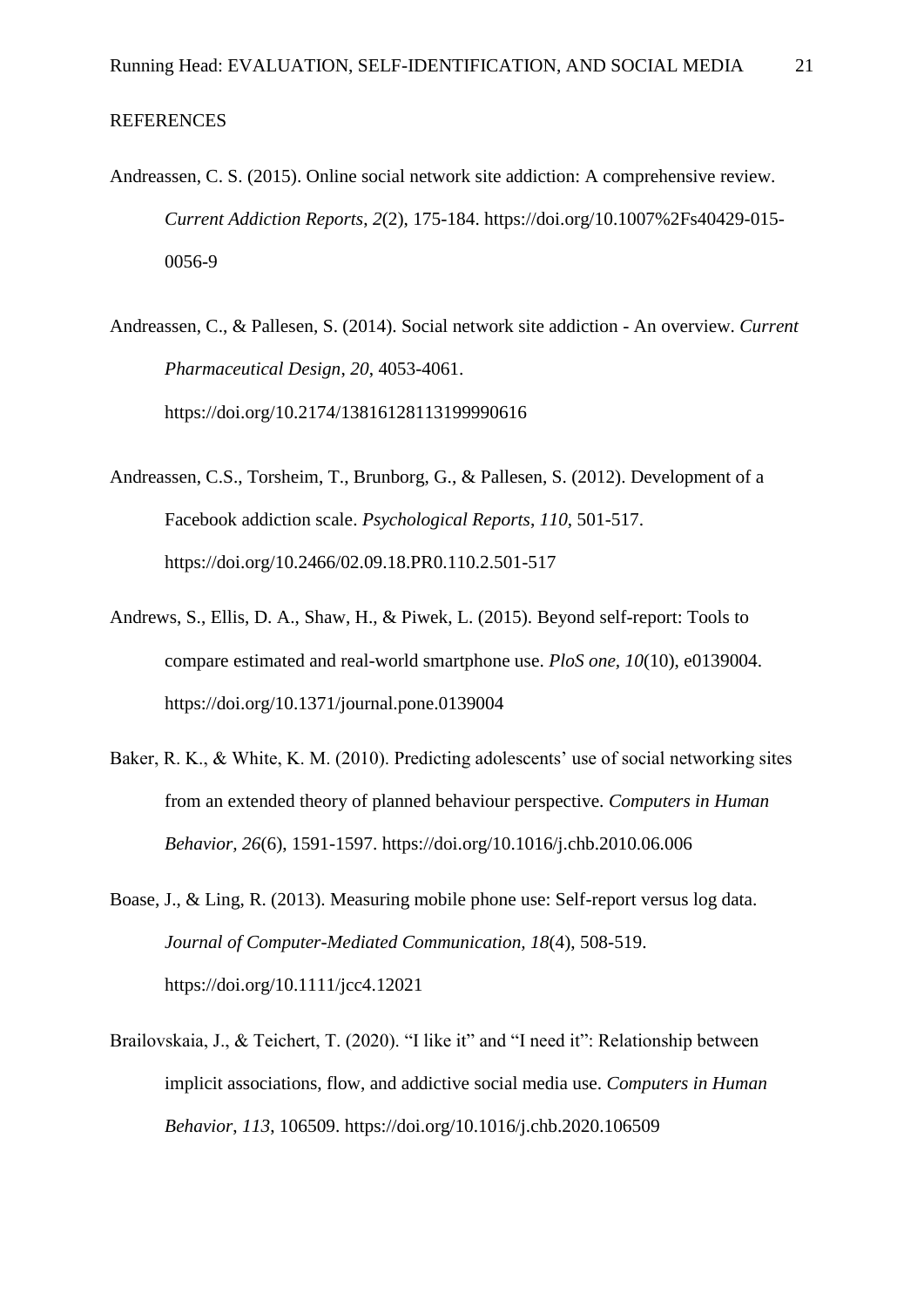- Carbonell, X., & Panova, T. (2017). A critical consideration of social networking sites' addiction potential. *Addiction Research & Theory*, *25*(1), 48-57. https://doi.org/10.1080/16066359.2016.1197915
- Chen, J., Zhang, M., Zhou, J., Li, X., Zhang, F., & Shen, M. (2021). Implicit and explicit selfidentification as a drug user in people who used heroin and methamphetamine. *Frontiers in Psychology*, *12*, 685110. https://doi.org/10.3389/fpsyg.2021.685110
- Cingel, D. P., Carter, M. C., & Krause, H. V. (2022). Social media and self-esteem. *Current Opinion in Psychology, 45*. https://doi.org/10.1016/j.copsyc.2022.101304
- Cooke, R., Dahdah, M., Norman, P., & French, D. P. (2016). How well does the theory of planned behaviour predict alcohol consumption? A systematic review and metaanalysis. *Health Psychology Review, 10*(2), 148-167. https://doi.org/10.1080/17437199.2014.947547
- Cummins, J., Lindgren, K. P., & De Houwer, J. (2020). On the role of (implicit) drinking selfidentity in alcohol use and problematic drinking: A comparison of five measures. *Psychology of Addictive Behaviors, 35*(4), 458–471. https://doi.org/10.1037/adb0000643
- Dang, J., King, K. M., & Inzlicht, M. (2020). Why are self-report and behavioral measures weakly correlated?. *Trends in cognitive sciences, 24*(4), 267-269. https://doi.org/10.1016/j.tics.2020.01.007
- De Houwer, J. (2001). A structural and process analysis of the Implicit Association Test. *Journal of Experimental Social Psychology*, *37*(6), 443-451. https://doi.org/10.1006/jesp.2000.1464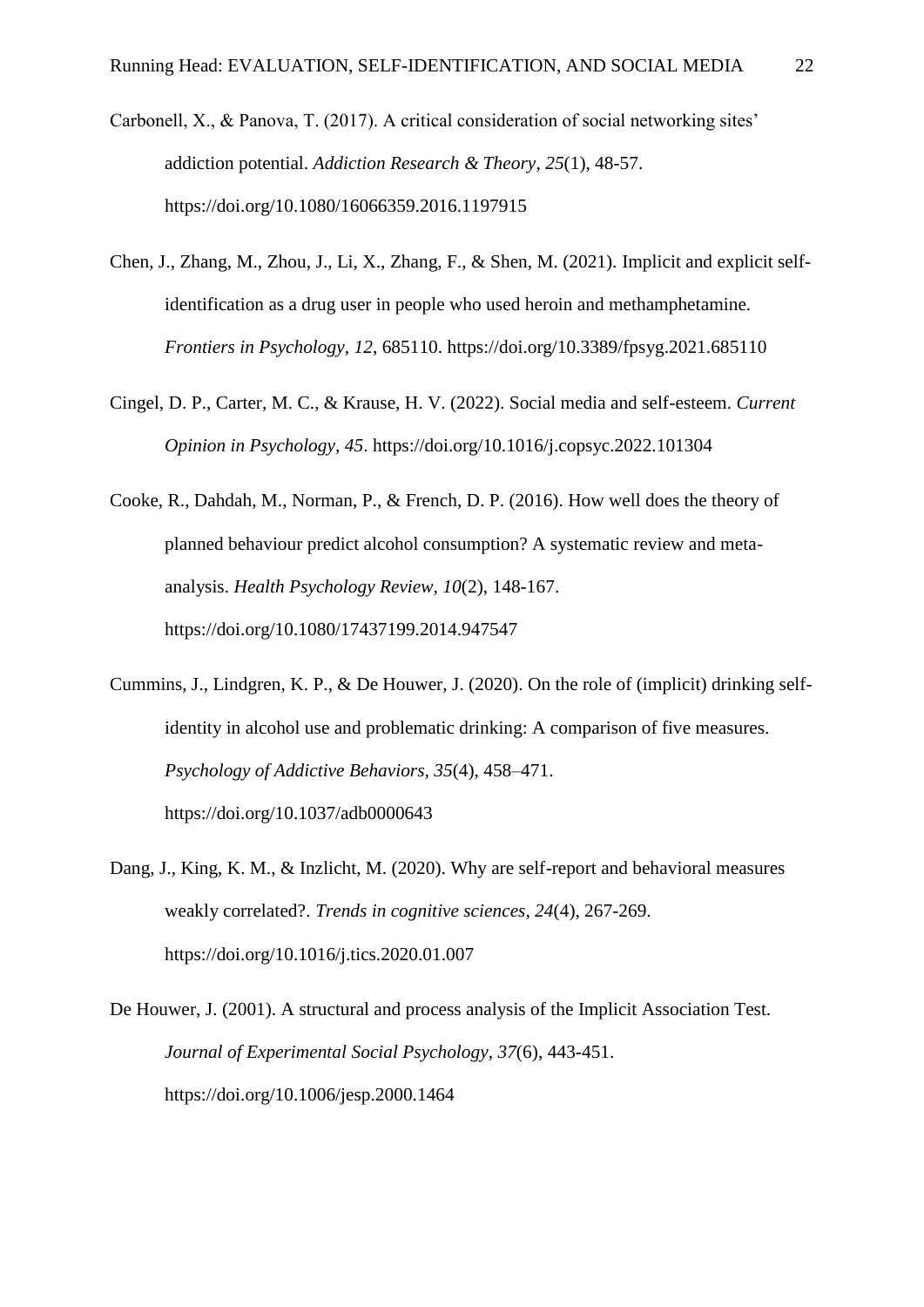- De-Sola Gutiérrez, J., Rodríguez de Fonseca, F., & Rubio, G. (2016). Cell-phone addiction: a review. *Frontiers in psychiatry*, *7*, 175. https://doi.org/10.3389/fpsyt.2016.00175
- Ellis, D. A., Davidson, B. I., Shaw, H., & Geyer, K. (2019). Do smartphone usage scales predict behavior?. *International Journal of Human-Computer Studies*, *130*, 86-92. https://doi.org/10.1016/j.ijhcs.2019.05.004
- Ellis, D. A., Kaye, L. K., Wilcockson, T. D., & Ryding, F. C. (2018). Digital traces of behaviour within addiction: Response to Griffiths (2017). *International journal of mental health and addiction*, *16*(1), 240-245. https://doi.org/10.1007/s11469-017- 9855-7
- Foothills at Red Oak Revovery. (n.d.). Social media addiction. Retrieved Ocotber 20, 2021, from https://www.foothillsatredoak.com/adolescent-treatment-center-nc/processaddiction-treatment-center/social-media-addiction-treatment-center/
- Greenwald, A. G., McGhee, D. E., & Schwartz, J. L. (1998). Measuring individual differences in implicit cognition: the implicit association test. *Journal of personality and social psychology*, *74*(6), 1464-1480. https://doi.org/10.1037//0022-3514.74.6.1464
- Greenwald, A. G., Nosek, B. A., & Banaji, M. R. (2003). Understanding and using the implicit association test: I. An improved scoring algorithm*. Journal of Personality and Social Psychology*, *85*(2), 197-216. https://doi.org/10.1037/0022-3514.85.2.197
- Griffiths, M. D., Lopez-Fernandez, O., Throuvala, M.A., Pontes, H., & Kuss, D.J. (2018). *Excessive and problematic use of social media in adolescence: A brief overview*  (Report N° SMH0091). https://doi.org/10.13140/RG.2.2.11280.71682
- Ho, S. S., Lwin, M. O., & Lee, E. W. (2017). Till logout do us part? Comparison of factors predicting excessive social network sites use and addiction between Singaporean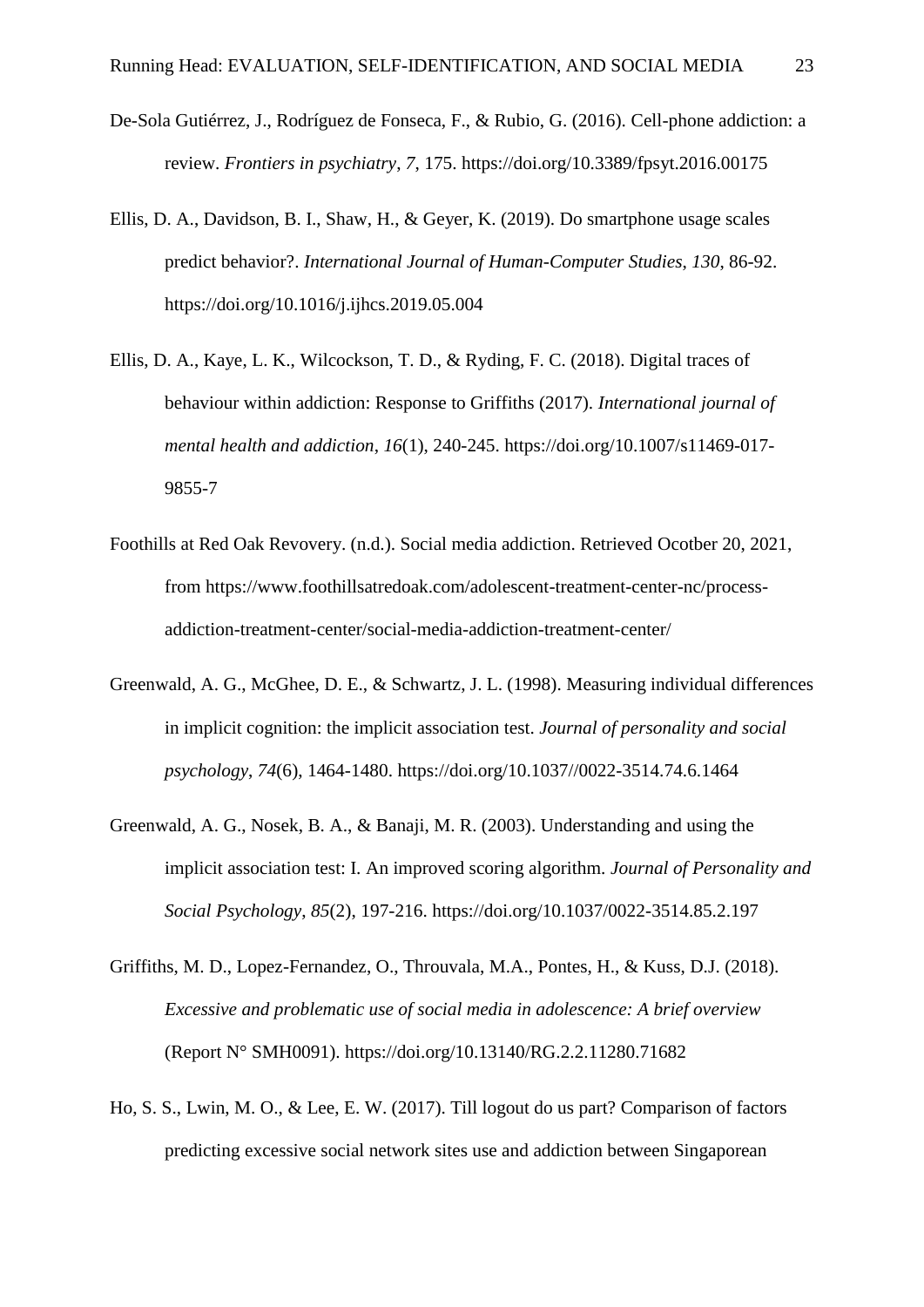adolescents and adults. *Computers in Human Behavior*, *75*, 632-642. https://doi.org/10.1016/j.chb.2017.06.002

imec-mict-UGent (2019). mobileDNA [Mobile application software]. Retrieved from https://www.ugent.be/mict/en/research/mobiledna

Keles, B., McCrae, N., & Grealish, A. (2020). A systematic review: The influence of social media on depression, anxiety and psychological distress in adolescents. *International Journal of Adolescence and Youth*, *25*(1), 79-93. https://doi.org/10.1080/02673843.2019.1590851

- Kemp, S. (2020). Digital 2020: Global digital overview. Retrieved October 20, 2021, from https://datareportal.com/reports/digital-2020-globaldigital-overview.
- Lexico (n.d.). Social media. In *Lexico.com dictionary*. Retrieved October 27, 2021, from https://www.lexico.com/en/definition/social\_media
- Lindgren, K. P., Neighbors, C., Gasser, M. L., Ramirez, J. J., & Cvencek, D. (2017). A review of implicit and explicit substance self-concept as a predictor of alcohol and tobacco use and misuse. *The American journal of drug and alcohol abuse*, *43*(3), 237-246. https://doi.org/10.1080/00952990.2016.1229324
- Mind Box Psycology. (n.d.). Social media addiction. Retrieved October 20, 2021, from https://www.woodcockpsychology.com.au/social-media-addiction/
- Nosek, B. A., Greenwald, A. G., & Banaji, M. R. (2007). The implicit association test at age 7: A methodological and conceptual review. In: J.A. Bargh (Ed.), *Social psychology and the unconscious: The automaticity of higher mental processes* (pp. 265–292). New York, NY: Psychology Press.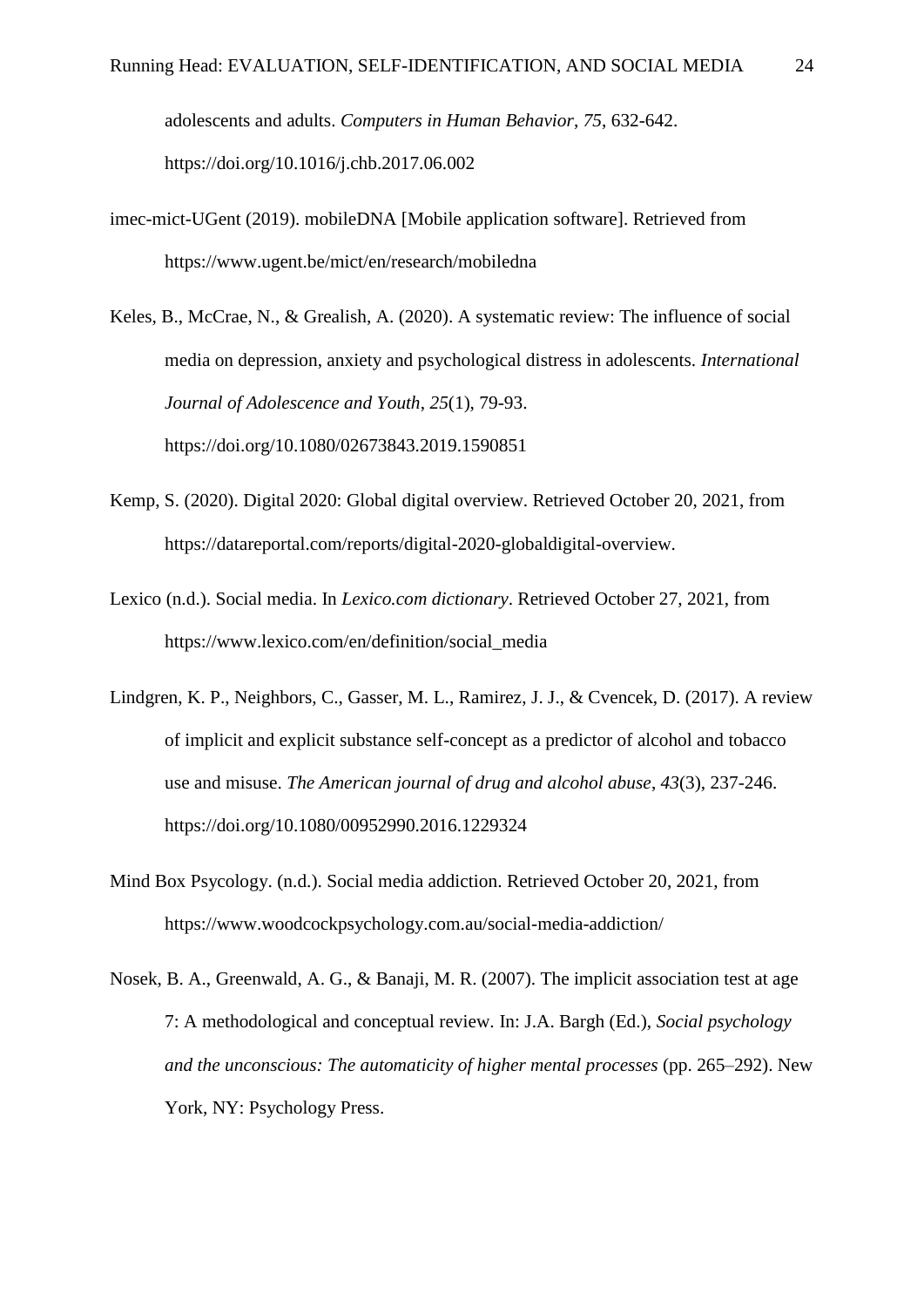- Oswald, F. L., Mitchell, G., Blanton, H., Jaccard, J., & Tetlock, P. E. (2013). Predicting ethnic and racial discrimination: A meta‐analysis of IAT criterion studies. *Journal of Personality and Social Psychology, 105*, 171–192. https://doi.org/10.1037/a0032734
- Pelling, E. L., & White, K. M. (2009). The theory of planned behavior applied to young people's use of social networking web sites. *Cyberpsychology & behavior*, *12*(6), 755- 759. https://doi.org/10.1089/cpb.2009.0109
- Ramirez, J. J., Olin, C. C., & Lindgren, K. P. (2017). Resolving an identity crisis: Implicit drinking identity and implicit alcohol identity are related but not the same. *Addictive Behaviors*, *72*, 41-44. https://doi.org/10.1016/j.addbeh.2017.03.014
- Rooke, S. E., Hine, D. W., & Thorsteinsson, E. B. (2008). Implicit cognition and substance use: A meta-analysis. *Addictive behaviors*, *33*(10), 1314-1328. https://doi.org/10.1016/j.addbeh.2008.06.009
- Stieger, S., Goritz, A. S., Hergovich, A., & Voracek, M. (2011). Intentional faking of the single category Implicit Association Test and the Implicit Association Test. *Psychological Reports, 109*, 219-230. https://doi.org/10.2466/03.09.22.28.PR0.109.4.219-230
- Thomas More. (n.d.). Game- en social media verslaving hoe ga je ermee om?. Retrieved October 20, 2021, from https://www.thomasmore.be/donche-nascholingonderwijs/game-en-social-media-verslaving-hoe-ga-je-ermee-om
- Topa, G., & Moriano, J. A. (2010). Theory of planned behavior and smoking: Meta-analysis and SEM model. *Substance abuse and rehabilitation*, *1*, 23-33. https://doi.org/10.2147/SAR.S15168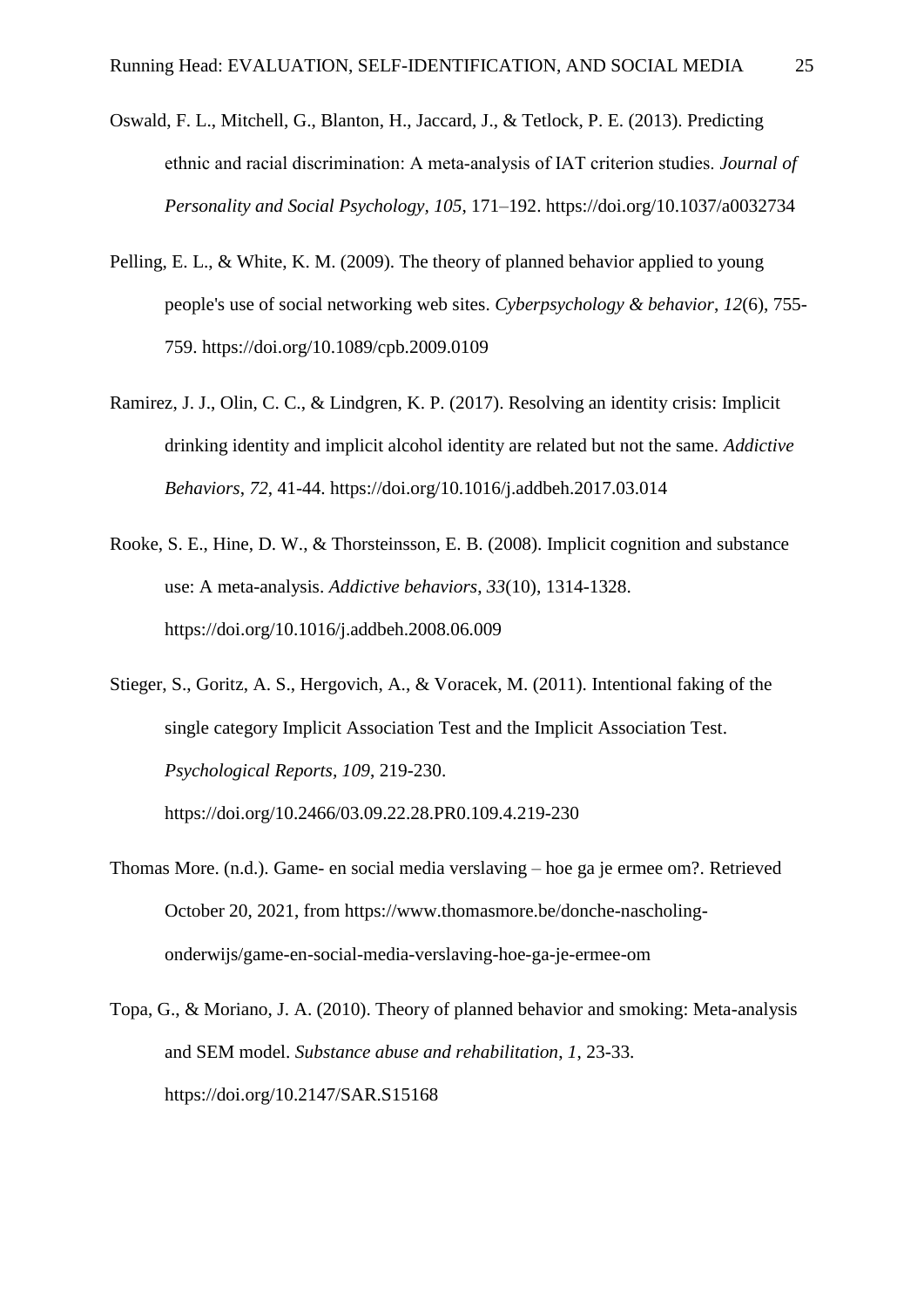- Turel, O., & Serenko, A. (2020). Cognitive biases and excessive use of social media: The facebook implicit associations test (FIAT). *Addictive Behaviors, 105*, 106328. https://doi.org/10.1016/j.addbeh.2020.106328
- Van Dessel, P., Cummins, J., Hughes, S., Kasran, S., Cathelyn, F., & Moran, T. (2020). Reflecting on 25 years of research using implicit measures: Recommendations for their future use. *Social Cognition*, 38(Supplement), s223-s242. https://doi.org/10.1521/soco.2020.38.supp.s223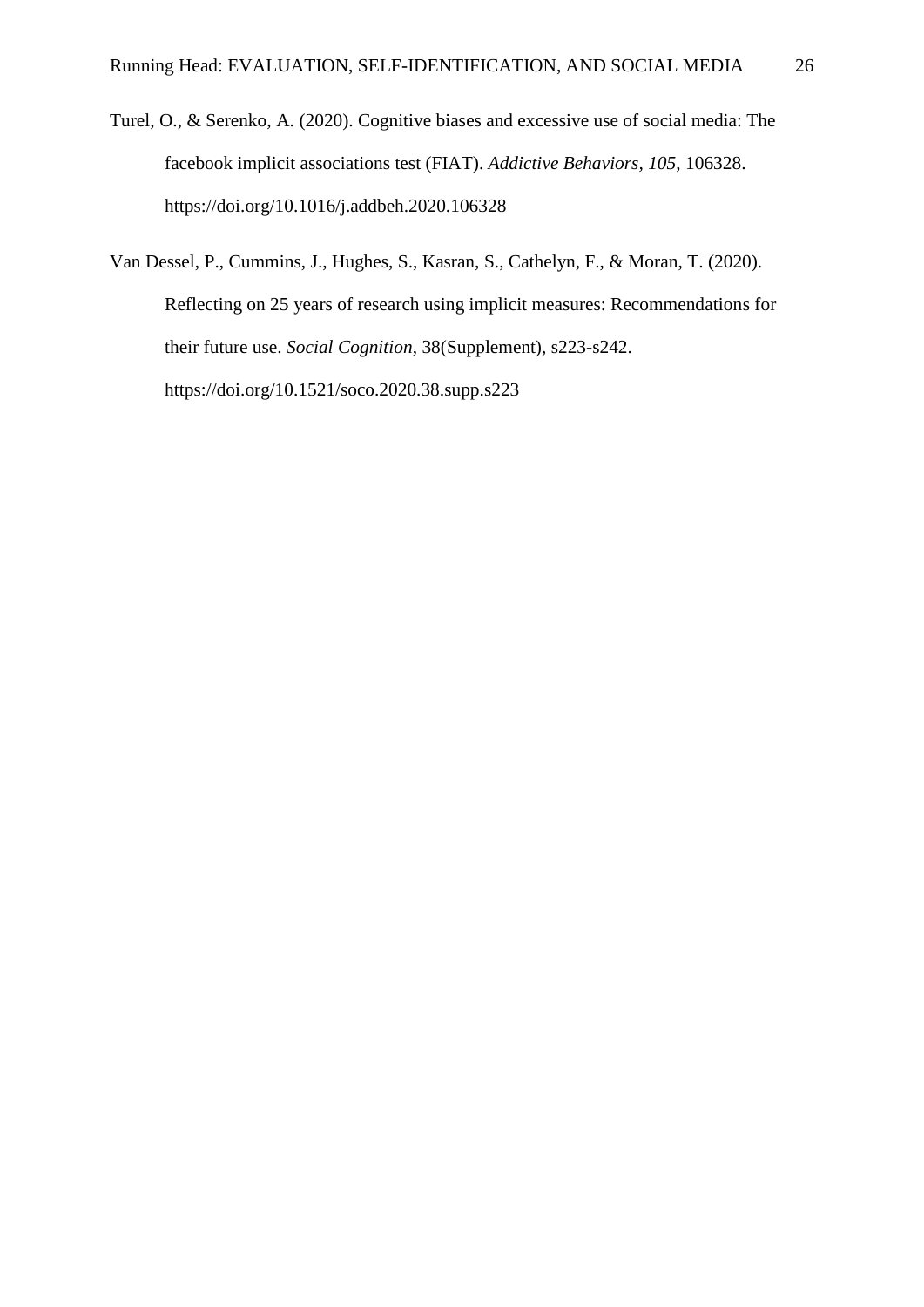# TABLES

# **Table 1**

*Descriptive Statistics for Study 1 Variables per Group* 

|                                       | Evaluation group<br>$(n=58)$ | Self-identification group<br>$(n = 56)$ |
|---------------------------------------|------------------------------|-----------------------------------------|
| Evaluation IAT, $M(SD)$               | 0.43(0.45)                   |                                         |
| Explicit evaluation, $M(SD)$          | 18.74 (19.84)                |                                         |
| Self-identification IAT, $M(SD)$      |                              | 0.38(0.42)                              |
| Explicit self-identification, $M(SD)$ |                              | 8.00 (23.99)                            |
| BSMAS, M(SD)                          | 2.84(1.65)                   | 3.02(1.67)                              |
| Self-rated frequency, $M(SD)$         | 10.24(2.36)                  | 10.45(2.44)                             |
| Self-esteem, $M(SD)$                  | 17.29 (4.44)                 | 17.04(5.43)                             |
| Self-evaluation, $M(SD)$              | 3.31(1.69)                   | 3.64(1.74)                              |

*Note.* IAT = Implicit Association Test; BSMAS = Bergen Social Media Addiction Scale.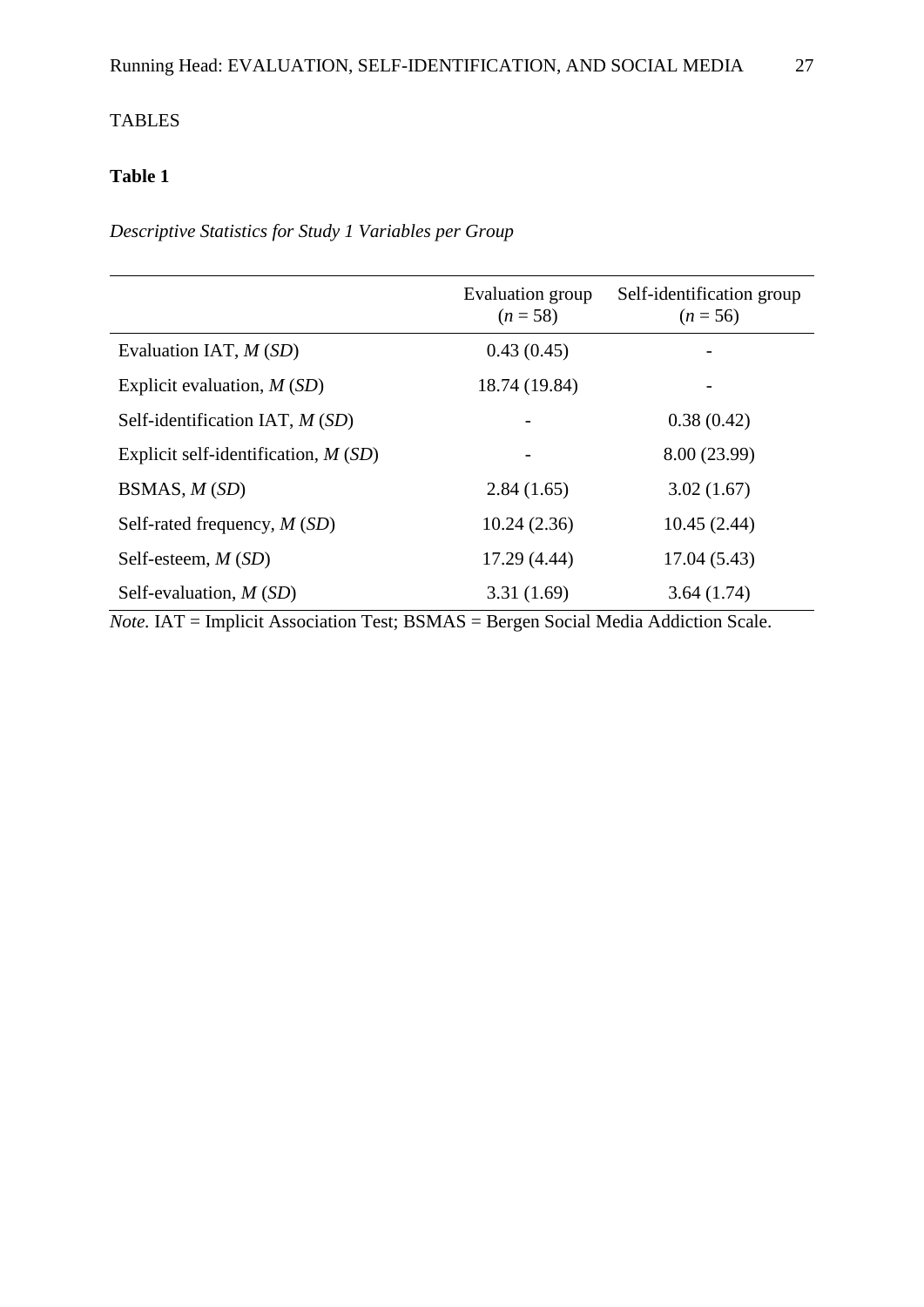|    |                                 | 1.      | 2.       | 3.     | 4.       | 5.       | 6.       | 7.       |
|----|---------------------------------|---------|----------|--------|----------|----------|----------|----------|
|    | <b>Evaluation IAT</b>           |         |          |        |          |          |          |          |
| 2. | <b>Explicit evaluation</b>      | .23     |          |        |          |          |          |          |
| 3. | Self-identification IAT         | $37***$ | .18      |        |          |          |          |          |
|    | 4. Explicit self-identification | .11     | $.50***$ | .07    |          |          |          |          |
| 5. | <b>BSMAS</b>                    | .06     | $-.14$   | .15    | $.47***$ |          |          |          |
|    | 6. Self-rated frequency         | .04     | $.44***$ | .23    | $.40**$  | $.48***$ |          |          |
| 7. | Self-esteem                     | .22     | .12      | $-.10$ | $.50***$ | $.44***$ | $.31***$ |          |
| 8. | Self-evaluation                 | .02     | $-.13$   | .01    | $.42***$ | $.53***$ | $29**$   | $.51***$ |

*Spearman Correlations between Study 1 Variables* 

*Note.* IAT = Implicit Association Test; BSMAS = Bergen Social Media Addiction Scale.

\*\*  $p \leq .01$ . \*\*\*  $p \leq .001$ .

The correlations between the social media use measure scores and the correlations between the evaluation and identification measure scores are based on the complete sample  $(N = 111)$ ; note that three participants were excluded because they did not complete the second implicit and explicit measures). The other correlations are based on subsamples per measurement type (evaluation group,  $n = 58$ ; self-identification group,  $n = 56$ ).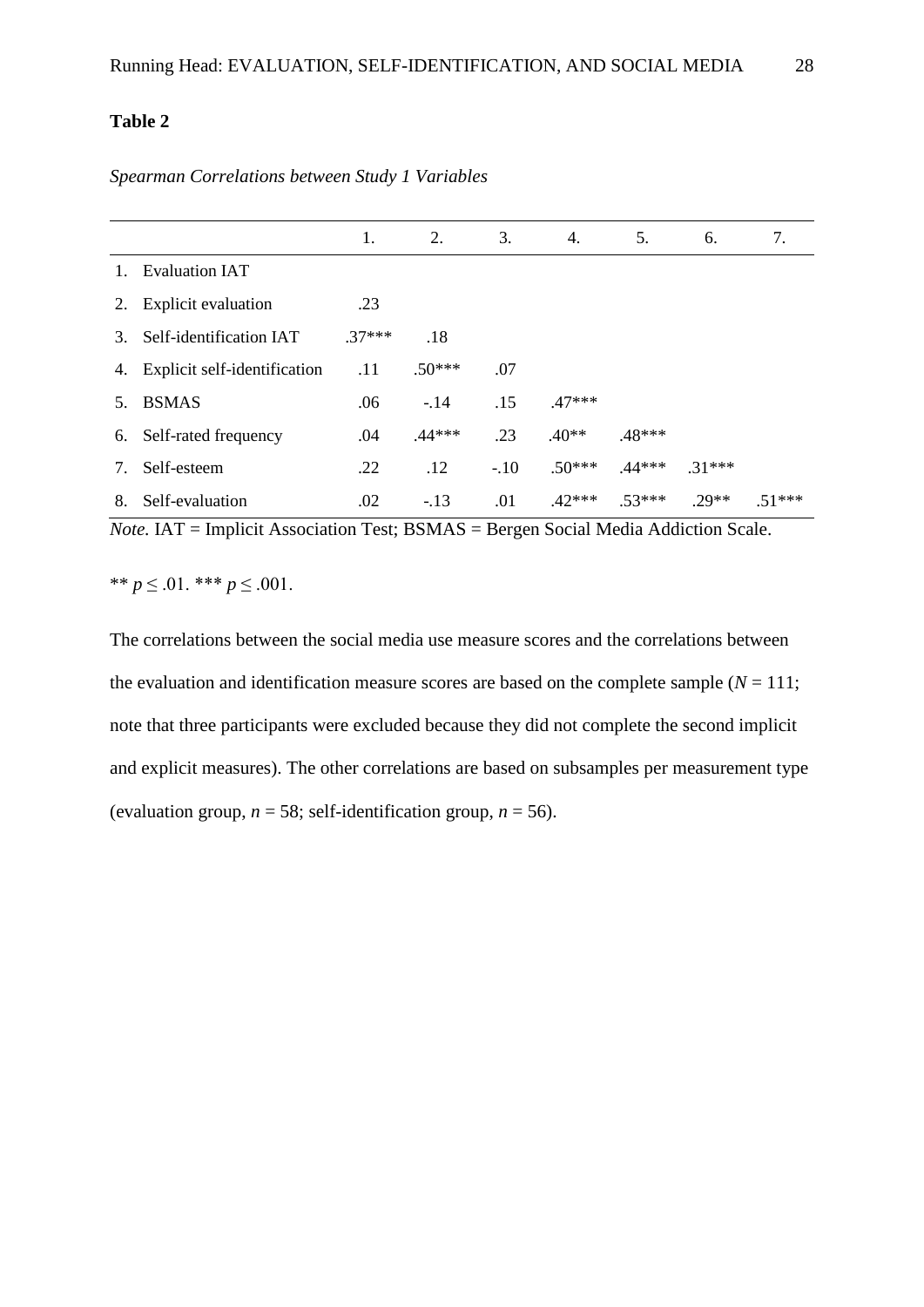# *Descriptive Statistics for Study 2 Variables per Group*

|                                       | Evaluation group with<br>complete self-report<br>data $(n=97)$ | Self-identification group<br>with complete self-report<br>data ( $n = 68$ ) | Evaluation group with<br>complete self-report and<br>behavioral data ( $n = 68$ ) | Self-identification group with<br>complete self-report and<br>behavioral data ( $n = 48$ ) |
|---------------------------------------|----------------------------------------------------------------|-----------------------------------------------------------------------------|-----------------------------------------------------------------------------------|--------------------------------------------------------------------------------------------|
| Evaluation IAT, $M(SD)$               | .35(.35)                                                       |                                                                             | 0.32(0.36)                                                                        |                                                                                            |
| Explicit evaluation, $M(SD)$          | 5.30(0.99)                                                     |                                                                             | 5.24(0.99)                                                                        |                                                                                            |
| Self-identification IAT, $M(SD)$      |                                                                | 0.38(0.39)                                                                  |                                                                                   | 0.33(0.38)                                                                                 |
| Explicit self-identification, $M(SD)$ |                                                                | 4.57(1.52)                                                                  |                                                                                   | 4.67(1.51)                                                                                 |
| BSMAS, M (SD)                         | 3.01(1.54)                                                     | 2.94(1.36)                                                                  | 2.93(1.50)                                                                        | 3.04(1.30)                                                                                 |
| Self-rated frequency, $M(SD)$         | 10.45(1.95)                                                    | 9.94(2.02)                                                                  | 10.29(1.92)                                                                       | 10.02(2.08)                                                                                |
| Self-esteem, $M(SD)$                  | 17.31 (4.48)                                                   | 17.10(5.61)                                                                 | 17.03(4.11)                                                                       | 17.50(5.44)                                                                                |
| Self-evaluation, $M(SD)$              | 3.32(1.60)                                                     | 3.65(1.73)                                                                  | 3.29(1.44)                                                                        | 3.73(1.71)                                                                                 |
| Time (minutes), $M(SD)$               |                                                                |                                                                             | 113.80 (55.92)                                                                    | 123.50 (78.20)                                                                             |
| Pickups, $M(SD)$                      |                                                                |                                                                             | 112.86 (98.60)                                                                    | 100.62 (74.76)                                                                             |
| Pickups after notification, $M(SD)$   |                                                                |                                                                             | 15.44 (13.32)                                                                     | 16.65(20.07)                                                                               |
| Checking, $M(SD)$                     |                                                                |                                                                             | 63.88 (69.97)                                                                     | 51.74 (46.75)                                                                              |
| Number social media apps, $M(SD)$     |                                                                |                                                                             | 6.38(1.60)                                                                        | 5.94(1.45)                                                                                 |

*Note.* IAT = Implicit Association Test; BSMAS = Bergen Social Media Addiction Scale.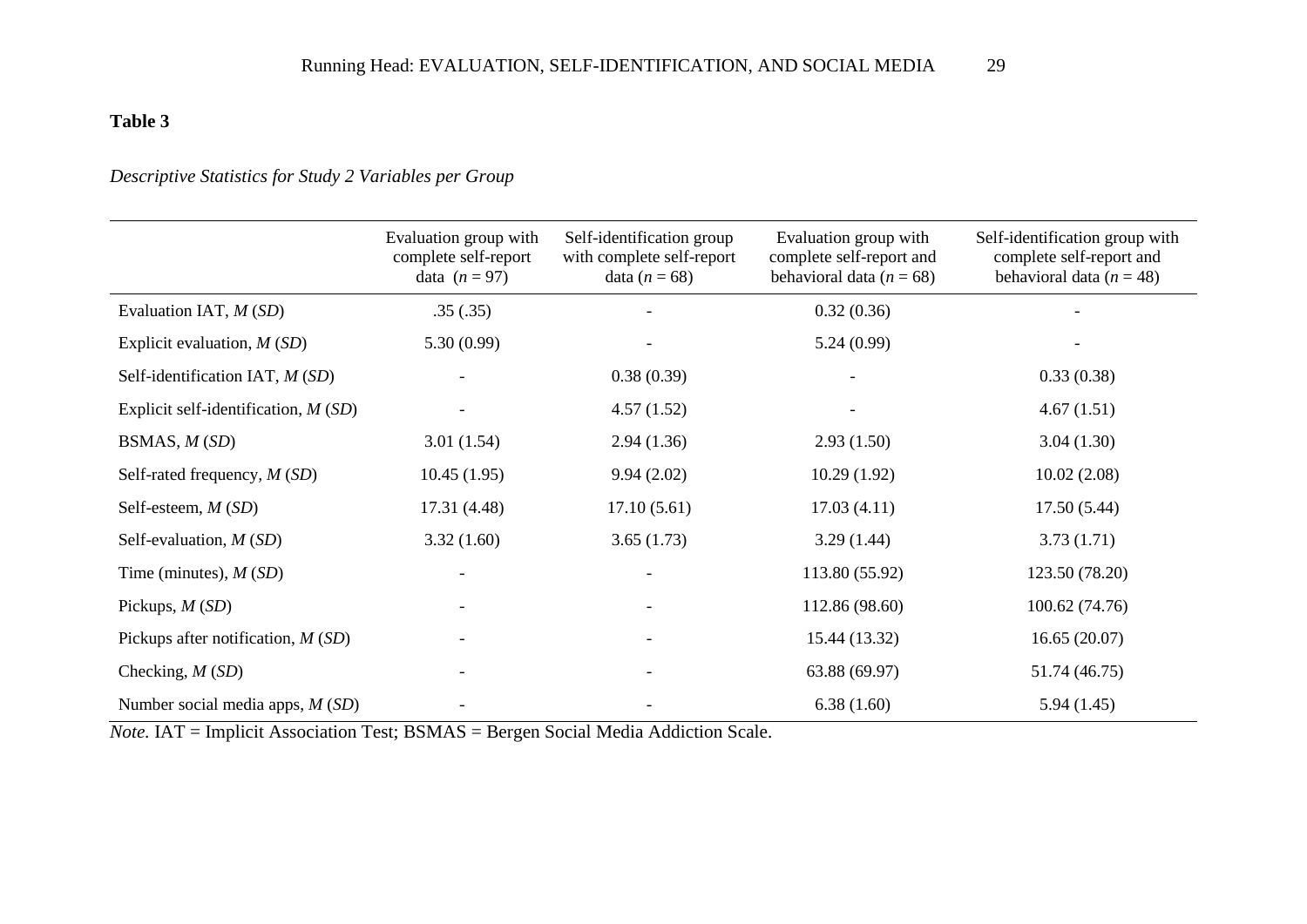*Spearman Correlations between Study 2 Self-Identification Measures, Evaluation Measures,* 

*and Self-Report Measures*

|    |                              | 1.       | 2.       | 3.     | 4.      | 5.       | 6.       | 7.       |
|----|------------------------------|----------|----------|--------|---------|----------|----------|----------|
|    | <b>Evaluation IAT</b>        |          |          |        |         |          |          |          |
| 2. | <b>Explicit evaluation</b>   | .10      |          |        |         |          |          |          |
| 3. | Self-identification IAT      | $.33***$ | .03      |        |         |          |          |          |
| 4. | Explicit self-identification | .09      | $.46***$ | $-.14$ |         |          |          |          |
| 5. | <b>BSMAS</b>                 | .19      | $.23*$   | .08    | .24     |          |          |          |
| 6. | Self-rated frequency         | .08      | $.63***$ | .06    | 49***   | $.32***$ |          |          |
| 7. | Self-esteem                  | .09      | $.30**$  | $-.05$ | $.30**$ | $.40***$ | $.38***$ |          |
| 8. | Self-evaluation              | $-.08$   | .18      | $-.11$ | .21     | $37***$  | .07      | $.42***$ |

*Note.* IAT = Implicit Association Test; BSMAS = Bergen Social Media Addiction Scale.

\**p* < .05.\*\* *p* ≤ .01. \*\*\* *p* ≤ .001.

The correlations between the social media use measure scores and the correlations between the evaluation and identification measure scores are based on the complete sample  $(N = 165)$ . The other correlations are based on subsamples per measurement type (evaluation group,  $n =$ 97; self-identification group,  $n = 68$ ).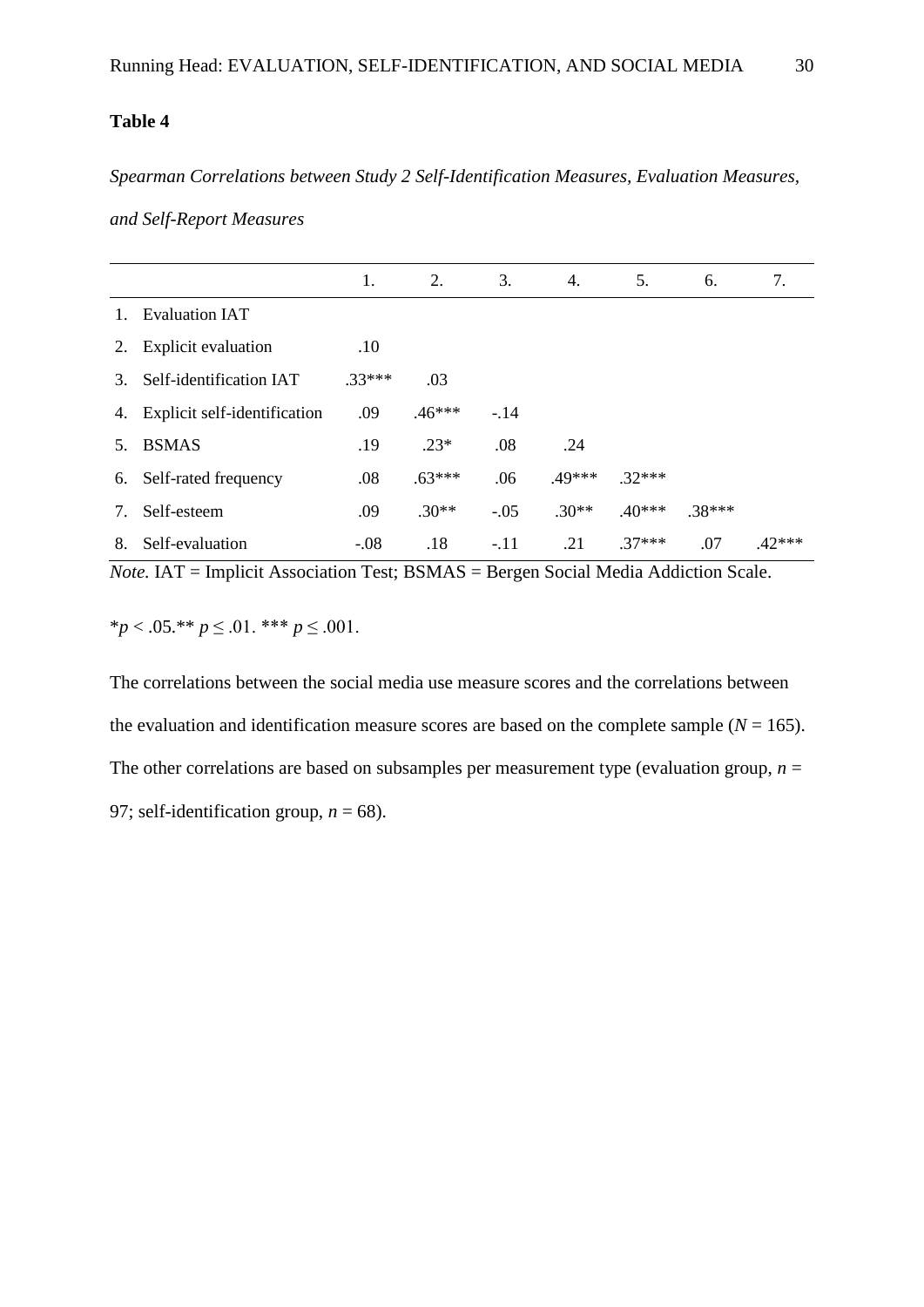# *Spearman Correlations between Self-Identification Measures, Evaluation Measures, and*

# *Behavioral Measures*

|    |                                 | 1.       | 2.       | 3.     | 4.  | 5.       | 6.       | 7.       | 8.      |
|----|---------------------------------|----------|----------|--------|-----|----------|----------|----------|---------|
| 1. | <b>Evaluation IAT</b>           |          |          |        |     |          |          |          |         |
| 2. | Explicit evaluation             | .10      |          |        |     |          |          |          |         |
| 3. | Self-identification IAT         | $.33***$ | .03      |        |     |          |          |          |         |
|    | 4. Explicit self-identification | .09      | $.46***$ | $-.14$ |     |          |          |          |         |
| 5. | Time (minutes)                  | .06      | .17      | .24    | .22 |          |          |          |         |
| 6. | Pickups                         | .03      | $.30**$  | .18    | .08 | $.70***$ |          |          |         |
| 7. | Pickups after notification      | .08      | $.29**$  | .21    | .24 | $.51***$ | $.54***$ |          |         |
| 8. | Checking                        | .02      | $.33**$  | .13    | .09 | $.59***$ | $.96***$ | $.58***$ |         |
|    | 9. Number social media apps     | $-.12$   | .19      | $-.05$ | .08 | $.34***$ | $.34***$ | $.32***$ | $35***$ |

*Note.* IAT = Implicit Association Test.

\*  $p < .05$ . \*\*  $p \le .01$  \*\*\*  $p \le .001$ .

The correlations between implicit and explicit measures on the one hand, and behavioral measures on the other hand are based on subsamples per measurement type with complete survey and behavioral data (evaluation group,  $n = 68$ ; self-identification group,  $n = 48$ ). The correlations between the behavioral measures are based on the complete sample with complete survey and behavioral data  $(N = 116)$ . The correlations between the evaluation and identification measure scores are based on the complete sample with complete survey data (*N*  $= 165$ ). The correlations between implicit and explicit measures are based on subsamples per measurement type with complete survey data (evaluation group,  $n = 97$ ; self-identification group,  $n = 68$ ).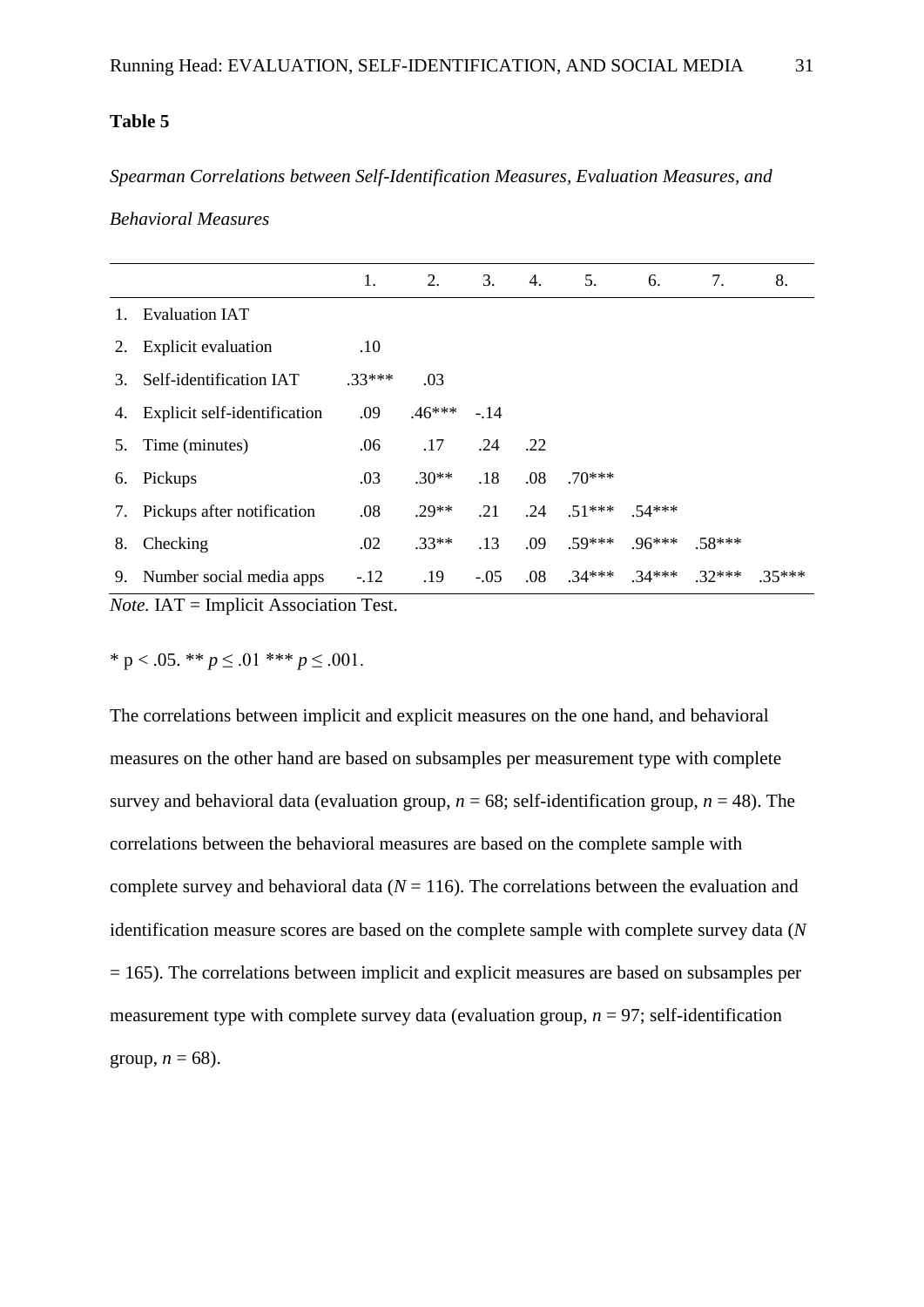# SUPPLEMENTARY MATERIAL

#### **Study 1**

# *Supplementary statistical analysis*

In the main analyses, we conducted the analyses of interest (i.e., relations between evaluation and self-identification measures on the hand, and social media measures on the other hand) per subsample (i.e., sample that completed evaluation measures first and sample that completed the self-identification measures first). To conduct the analyses with greater statistical power, we conducted Spearman correlations between the study variables in the complete sample  $(N = 111)$ ; note that three participants were excluded because they did not complete the second implicit and explicit measure). To rule out order effects we first conducted a two-way MANOVA with task order (implicit or explicit first) and measurement type order (self-identification or evaluation measures first) as independent variables and the implicit and explicit measure scores as outcome variables.

#### *Supplementary results*

Preliminary analyses showed that task order (Pillai's trace  $= 0.03$ ,  $p = .56$ ) and measurement type order (Pillai's trace  $= 0.06$ ,  $p = .18$ ) did not have significant omnibus effects on the implicit and explicit measure scores. Spearman correlations between all study variables are presented in Table S1 and show a pattern that is similar to the main results.

### **Table S1**

*Spearman Correlations between Study 1 Variables in Complete Sample* 

|                        |  | 3. | 4. | 5. | 6. |  |
|------------------------|--|----|----|----|----|--|
| 1. Evaluation IAT      |  |    |    |    |    |  |
| 2. Explicit evaluation |  |    |    |    |    |  |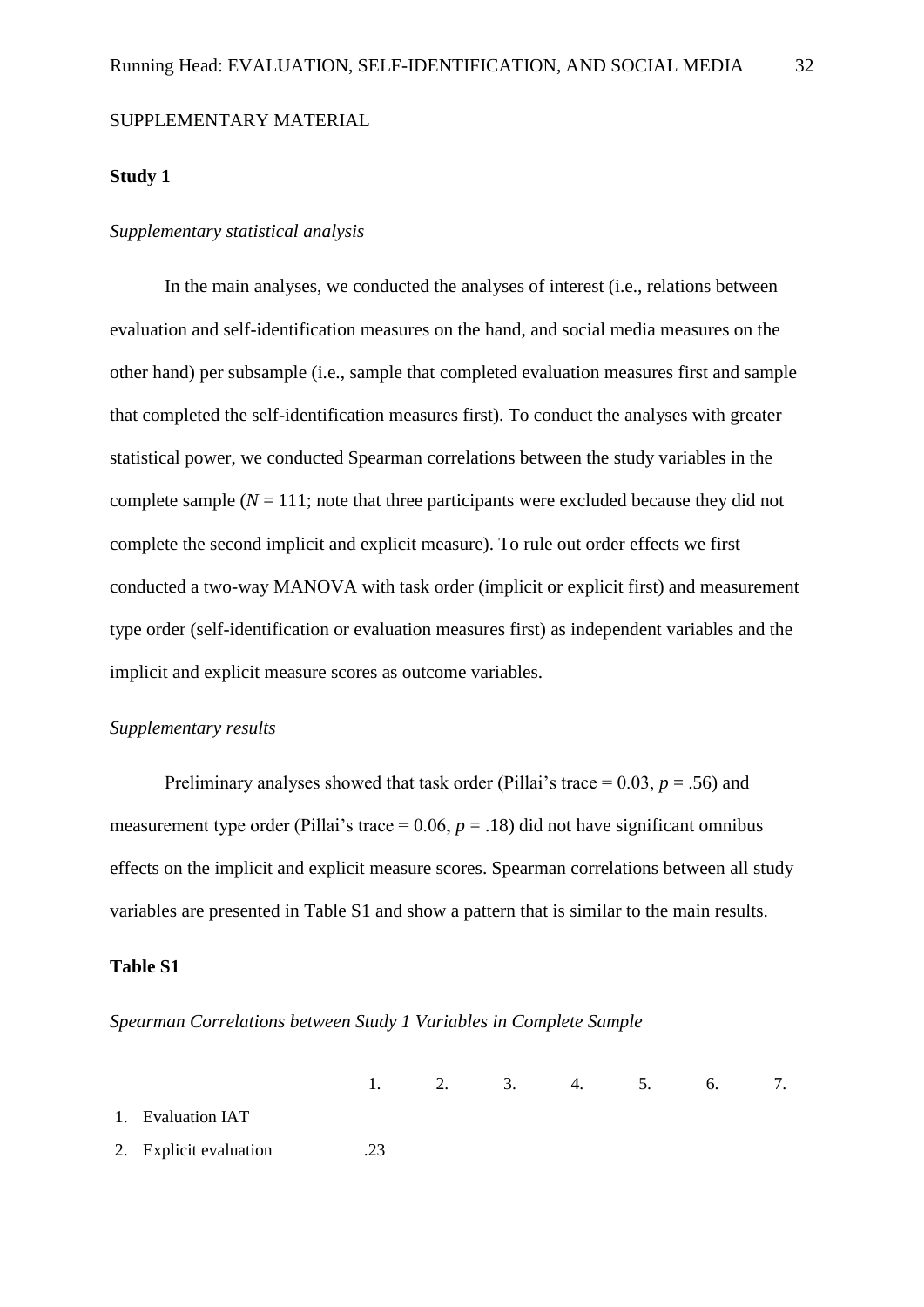| 3. | Self-identification IAT         | $37***$ | .18      |        |          |          |         |         |
|----|---------------------------------|---------|----------|--------|----------|----------|---------|---------|
|    | 4. Explicit self-identification | .11     | $.50***$ | 19*    |          |          |         |         |
|    | <b>BSMAS</b>                    | .06     | .05      | .18    | $.38***$ |          |         |         |
|    | 6. Self-rated frequency         | .16     | $.35***$ | .18    | $49***$  | $.48***$ |         |         |
|    | Self-esteem                     | .07     | .18      | $-.02$ | $.47***$ | $.44***$ | $31***$ |         |
| 8. | Self-evaluation                 | $-.01$  | .03      | .11    | 39***    | $.53***$ | $29**$  | $51***$ |

*Note.* IAT = Implicit Association Test; BSMAS = Bergen Social Media Addiction Scale.

\**p* <.05. \*\* *p* ≤ .01. \*\*\* *p* ≤ .001.

#### **Study 2**

# *Supplementary statistical analysis*

To conduct the analyses with greater statistical power, we conducted Spearman correlations between the study variables in the complete sample (instead of in subsamples per measurement type). For the Spearman correlations between the evaluation and selfidentification measures, on the one hand, and the self-report measures of social media use on the other hand, we used the complete sample with complete survey data  $(N = 165)$ . For conducting the Spearman correlations with the behavioral outcome variables, we used the complete sample with complete survey and behavioral data  $(N = 116)$ . To rule out order effects we first conducted a two-way MANOVA with task order (implicit or explicit first) and measurement type order (self-identification or evaluation measures first) as independent variables and the implicit and explicit measure scores as outcome variables. For exploratory purposes, we also conducted Spearman correlations between the other self-report measures of social media use (i.e., BSMAS, self-reported frequency, self-esteem, and self-evaluation) and the behavioral measures of social media use.

#### *Supplementary results*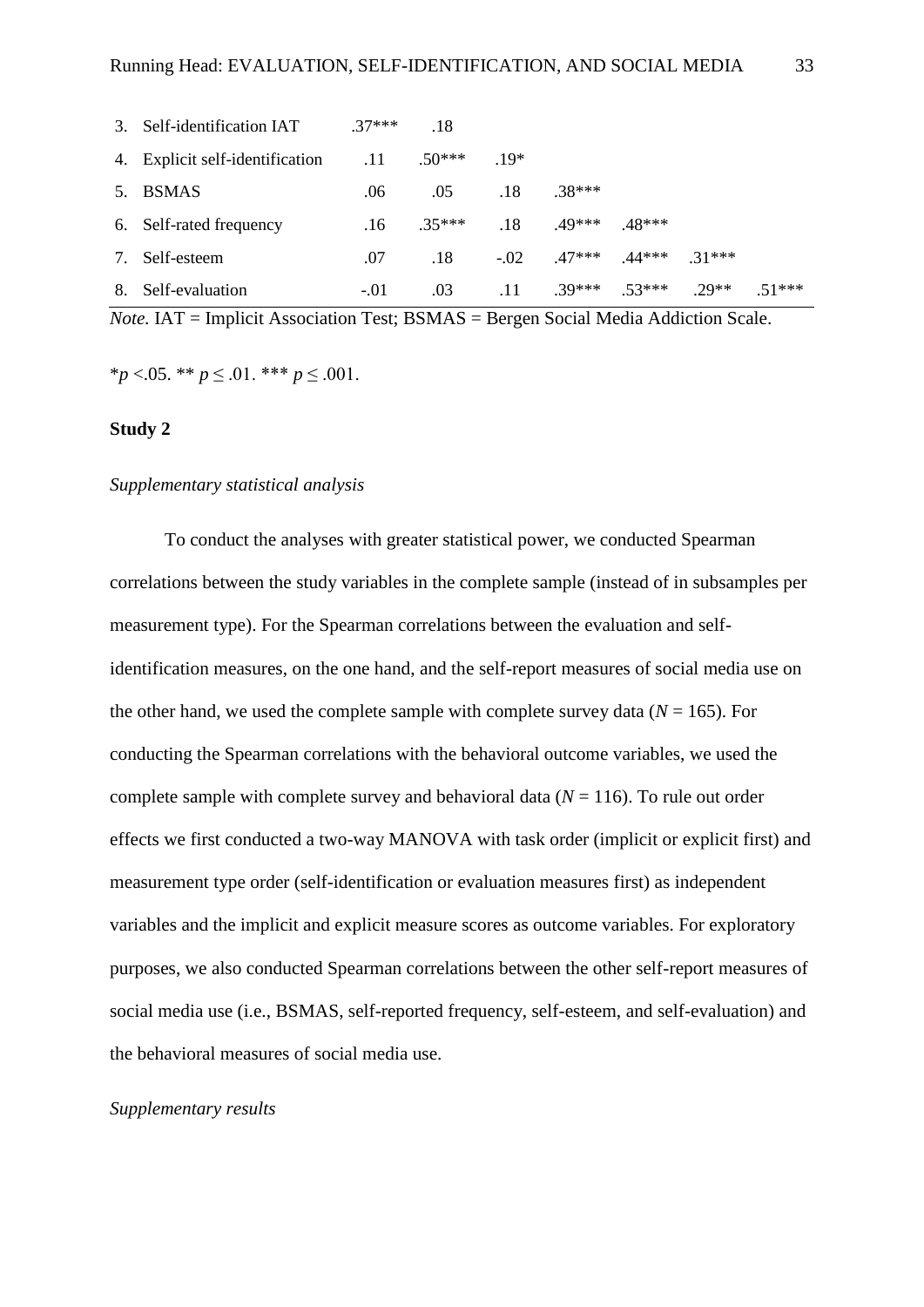Preliminary analyses showed that there was no significant omnibus effect of task order on the implicit and explicit measure scores (Pillai's trace  $= 0.02$ ,  $p = .64$ ). The analyses did show a significant omnibus effect of measurement type order on the outcome variables combined (Pillai's trace  $=$  .11,  $p = .001$ ). Follow-up ANOVAs showed that there was an effect of measurement type order on the explicit self-identification measure,  $F(1, 162) = 8.61$ ,  $p =$ .004, and evaluation IAT scores,  $F(1, 162) = 4.47$ ,  $p = .04$ . Hence, the results reported here including these variables should be interpreted with caution.

Spearman correlations between the self-identification measures, evaluations measures, and self-report measures are presented in Table S2. As opposed to the main analyses, exploratory analyses showed that the correlation between evaluation IAT scores and BSMAS scores,  $r_s(163) = .22$ ,  $p = .005$ , 95% CI = [.07, .36], the correlation between the explicit evaluation measure and self-evaluation scores,  $r(163) = .25$ ,  $p = .001$ , 95% CI = [.10, .39], the correlation between the explicit self-identification measure and BSMAS scores,  $r(163) = .26$ ,  $p = .001$ , 95% CI = [.11, .40], and the correlation between the explicit selfidentification measure and self-evaluation scores,  $r(163) = .25$ ,  $p = .001$ , 95% CI = [.10, .39], were statistically significant. The other results are in line with those from the main analyses.

#### **Table S2**

*Spearman Correlations between Study 2 Self-Identification Measures, Evaluation Measures, and Self-Report Measures in Complete Sample* 

|                |                                 | 1.      | 2.       | 3.  | 4.      | 5. | 6. | 7. |
|----------------|---------------------------------|---------|----------|-----|---------|----|----|----|
| $\mathbf{1}$ . | <b>Evaluation IAT</b>           |         |          |     |         |    |    |    |
| 2.             | Explicit evaluation             | $-.00$  |          |     |         |    |    |    |
| 3.             | Self-identification IAT         | $33***$ | .03      |     |         |    |    |    |
|                | 4. Explicit self-identification | .09     | $.46***$ | .11 |         |    |    |    |
|                | <b>BSMAS</b>                    | $22**$  | $24**$   | .09 | $26***$ |    |    |    |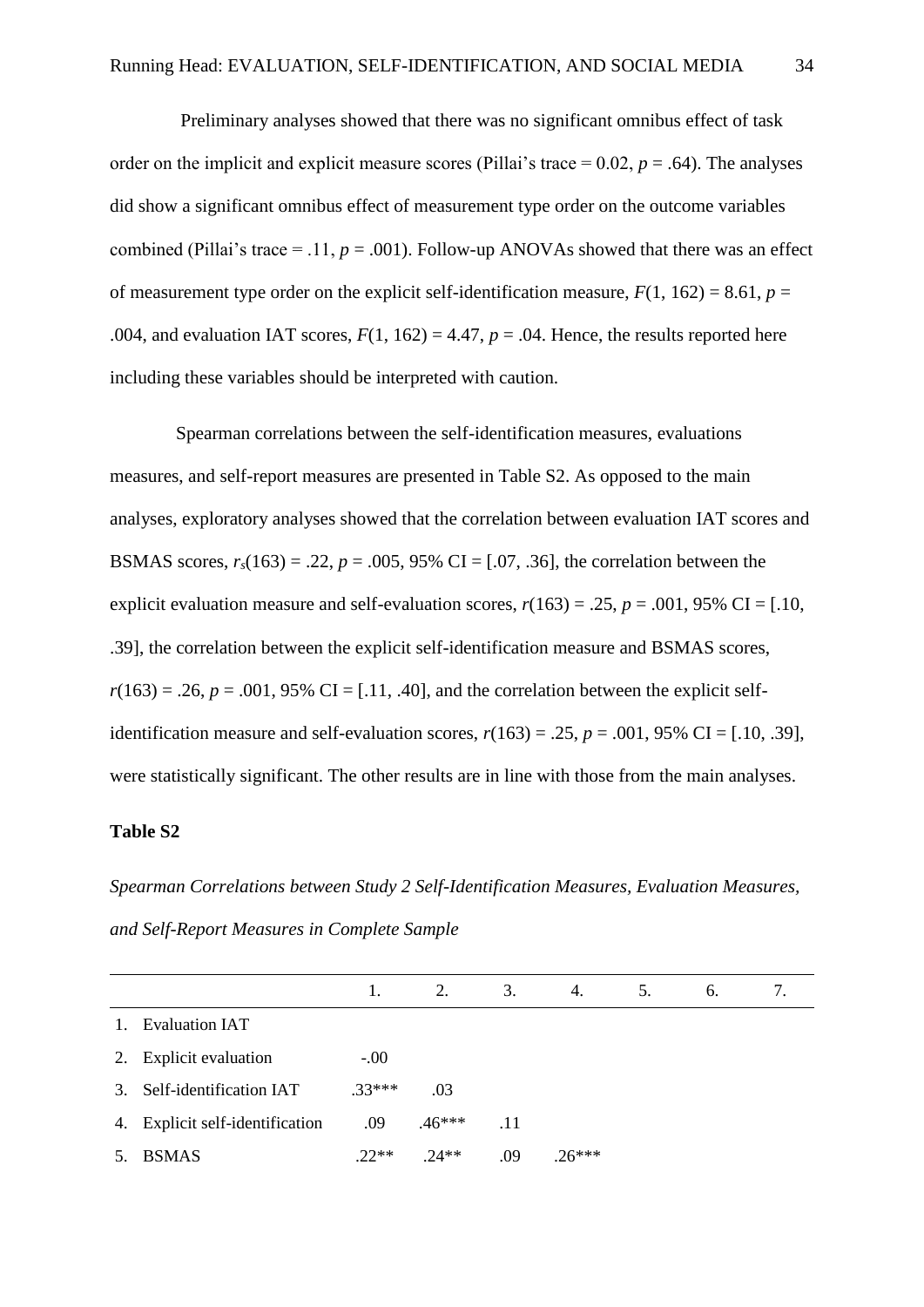| 6. Self-rated frequency | .07    | $.56***$                                  | 0.03 | $.38***$ $.32***$           |     |         |
|-------------------------|--------|-------------------------------------------|------|-----------------------------|-----|---------|
| 7. Self-esteem          | .07    | $.32***$ $.01$ $.31***$ $.40***$ $.38***$ |      |                             |     |         |
| 8. Self-evaluation      | $-.06$ | $.25***$                                  |      | $-0.06$ $0.25***$ $0.37***$ | .07 | $42***$ |

*Note.* IAT = Implicit Association Test; BSMAS = Bergen Social Media Addiction Scale.

\*\*  $p \leq .01$ . \*\*\*  $p \leq .001$ .

Spearman correlations between self-identification measures, evaluation measures, and the behavioral measures are presented in Table S3. As opposed to the main analyses, the exploratory analyses showed that there was a significant correlation between the explicit evaluation measures and time spent on social media,  $r_s(114) = .19$ ,  $p = .04$ , 95% CI = [.01, .36], and the number of social media applications being used,  $r_s(114) = .27$ ,  $p = .004$ , 95% CI = [.09, .43]. Also, a statistically significant correlation was observed between the explicit selfidentification measure and time spent on social media,  $r(114) = .19$ ,  $p = .04$ , 95% CI = [.01, .36]. The other results were in line with those from the main analyses.

# **Table S3**

# *Spearman Correlations between Self-Identification Measures, Evaluation Measures, and Behavioral Measures in Complete Sample*

|    |                              | 1.       | 2.       | 3.     | 4.      | 5.       | 6.       | 7.       | 8.       |
|----|------------------------------|----------|----------|--------|---------|----------|----------|----------|----------|
| 1. | <b>Evaluation IAT</b>        |          |          |        |         |          |          |          |          |
| 2. | Explicit evaluation          | $-.00$   |          |        |         |          |          |          |          |
| 3. | Self-identification IAT      | $.33***$ | .03      |        |         |          |          |          |          |
| 4. | Explicit self-identification | .09      | $.46***$ | .11    |         |          |          |          |          |
| 5. | Time (minutes)               | .06      | $.19*$   | $-.03$ | $.19*$  |          |          |          |          |
| 6. | Pickups                      | .04      | $.22*$   | $-.01$ | .15     | $.70***$ |          |          |          |
| 7. | Pickups after notification   | .04      | $.32***$ | .15    | .16     | $.51***$ | $.54***$ |          |          |
| 8. | Checking                     | .02      | $.25**$  | .02    | .16     | .59***   | $.96***$ | $.58***$ |          |
| 9. | Number social media apps     | $-.14$   | $.27**$  | $-.05$ | $.10\,$ | $.34***$ | $.34***$ | $32***$  | $.35***$ |

*Note.* IAT = Implicit Association Test.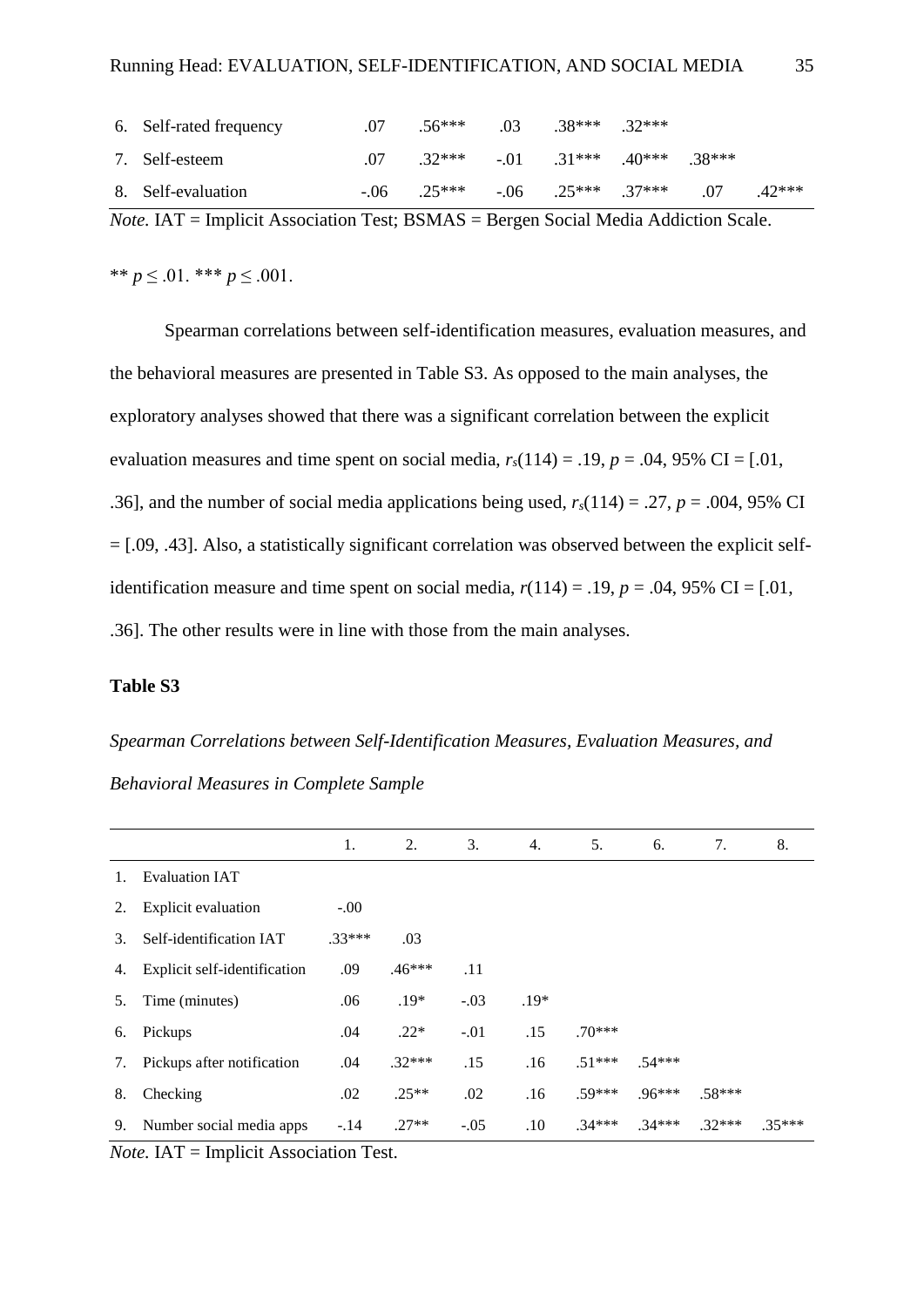The correlations between implicit and explicit measures on the one hand, and behavioral measures on the other hand, as well as the correlations between the behavioral measures are based on the sample with complete survey and behavioral data  $(N = 116)$ . The other correlations are based on the sample with complete survey data  $(N = 165)$ .

Spearman correlations between other self-report social media use measures and behavioral measures are presented in Table S4. Small correlations were observed between addiction scores and all of the behavioral measures, with the exception of the number of social media apps being used. Self-esteem and self-evaluation in relation to social media did not correlate with any of the behavioral measures of social media use. Moderate correlations were observed between self-rated frequency of social media use and all of the behavioral measures of social media use. These findings corroborate findings from previous research showing that self-reports of experience with regard to technology use poorly relate to behavioral measures of technology use, whereas measures assessing self-rated frequency of technology use fare better (Boase & Ling, 2013; Ellis et al., 2019).

#### **Table S4**

# *Spearman Correlations Between Other Self-Report Social Media Use Measures And Behavioral Measures*

|    |                      | 1.       | 2.       | 3.       | 4.  | 5.       | 6. | 7. | 8. |
|----|----------------------|----------|----------|----------|-----|----------|----|----|----|
| 1. | <b>BSMAS</b>         |          |          |          |     |          |    |    |    |
| 2. | Self-rated frequency | $.32***$ |          |          |     |          |    |    |    |
| 3. | Self-esteem          | $.40***$ | $.38***$ |          |     |          |    |    |    |
| 4. | Self-evaluation      | $.37***$ | .07      | $.42***$ |     |          |    |    |    |
| 5. | Time (minutes)       | $.21*$   | $.31***$ | .10      | .07 |          |    |    |    |
| 6. | Pickups              | $.21*$   | $.31***$ | .14      | .11 | $.70***$ |    |    |    |